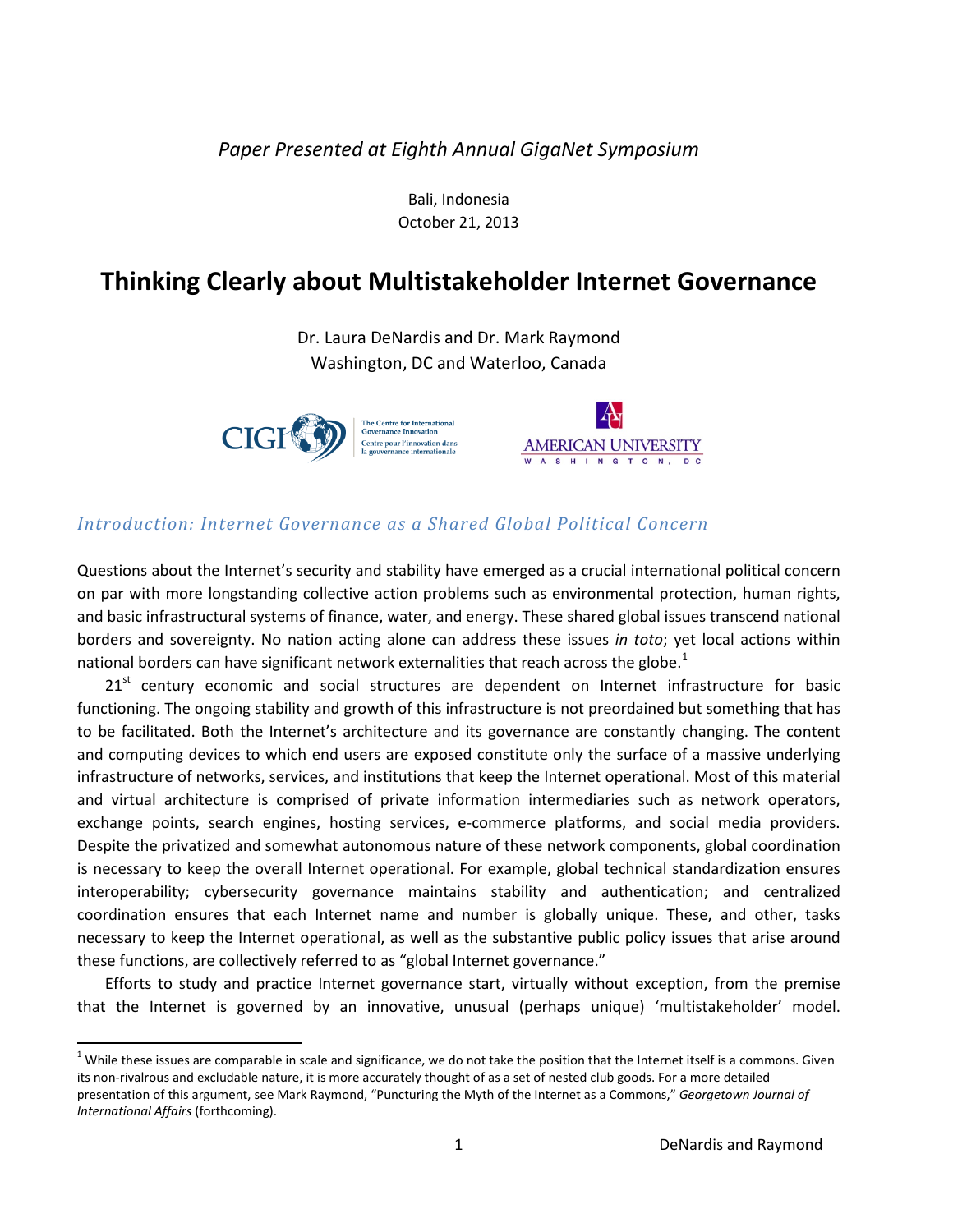Preserving that model is a primary goal for the broader Internet community as well as for many governments, though not for all. Viewing multistakeholderism as a teleological goal for Internet governance creates several problems. First, multistakeholderism is often elevated as a value in itself rather than as a possible approach to meeting more salient public interest objectives such as preserving Internet interoperability, stability, security, and openness. Second, multistakeholder governance may not be appropriate in every functional area of Internet governance. Keeping the Internet operational requires numerous coordinating and policymaking tasks. This administration is not a monolithic practice but rather a multilayered series of distinct tasks of which some are appropriately relegated to the private sector, some the purview of traditional sovereign nation-state governance or international treaty negotiations, and some more appropriately multistakeholder. It is a misnomer to speak not only of *multistakeholder* governance but also of *Internet governance* as a single thing. Various different bodies exert authority over related but distinct aspects of governing the Internet's technical architecture.

The concept of multistakeholderism can also serve as a proxy for broader political struggles or be deployed as an impediment to the types of Internet coordination necessary to promote conditions of responsible governance. For example, governments with repressive information policies can advocate for top-down and formalized multistakeholderism to gain additional power in areas in which they have traditionally not had jurisdiction. These types of efforts can result in multilateral rather than multistakeholder approaches with non-governmental actors limited from participating in formal deliberations and lacking any meaningful voting power. Alternatively, companies and other actors with vested interests in current governance arrangements can deploy multistakeholderism in a manner either meant to exclude new entrants (whether public or private) with incommensurate interests and values or to preserve incumbent market advantage.

The primary thesis of this paper is that multistakeholderism should not be viewed as a value in itself to be applied homogenously to all Internet governance functions. Rather, the appropriate approach to responsible and efficacious Internet governance requires determining what types of administration are optimal for promoting a balance of interoperability, innovation, free expression and operational stability in any *particular* functional and political context. Doing so requires conceptual and theoretical tools that have not yet been developed. Accordingly, the paper proceeds in three parts. First, it presents a more granular taxonomy and understanding of Internet governance functions – differentiating between, for example, cybersecurity governance, Internet standards setting, and the policymaking function of private information intermediaries. Second, it performs the same task of disaggregation with respect to multistakeholderism. It presents distinct varieties of multistakeholder Internet governance (which differ according to the varieties of actors involved and the nature of authority relations, if any, between them) and sets these arrangements in a broader context of modalities for accomplishing global governance in other issue areas. The paper also highlights the potential for gains from the study of multistakeholder governance as a class across issue-areas. Such an approach contributes both to the study and practice of Internet governance, and to scholarship in International Relations and global governance. The paper concludes by identifying these contributions, including areas for further research.

#### *Disaggregating "Internet Governance"*

The United States House of Representatives 2012 hearing on "International Proposals to Regulate the Internet" addressed concerns about a possible takeover of Internet governance by the United Nations, and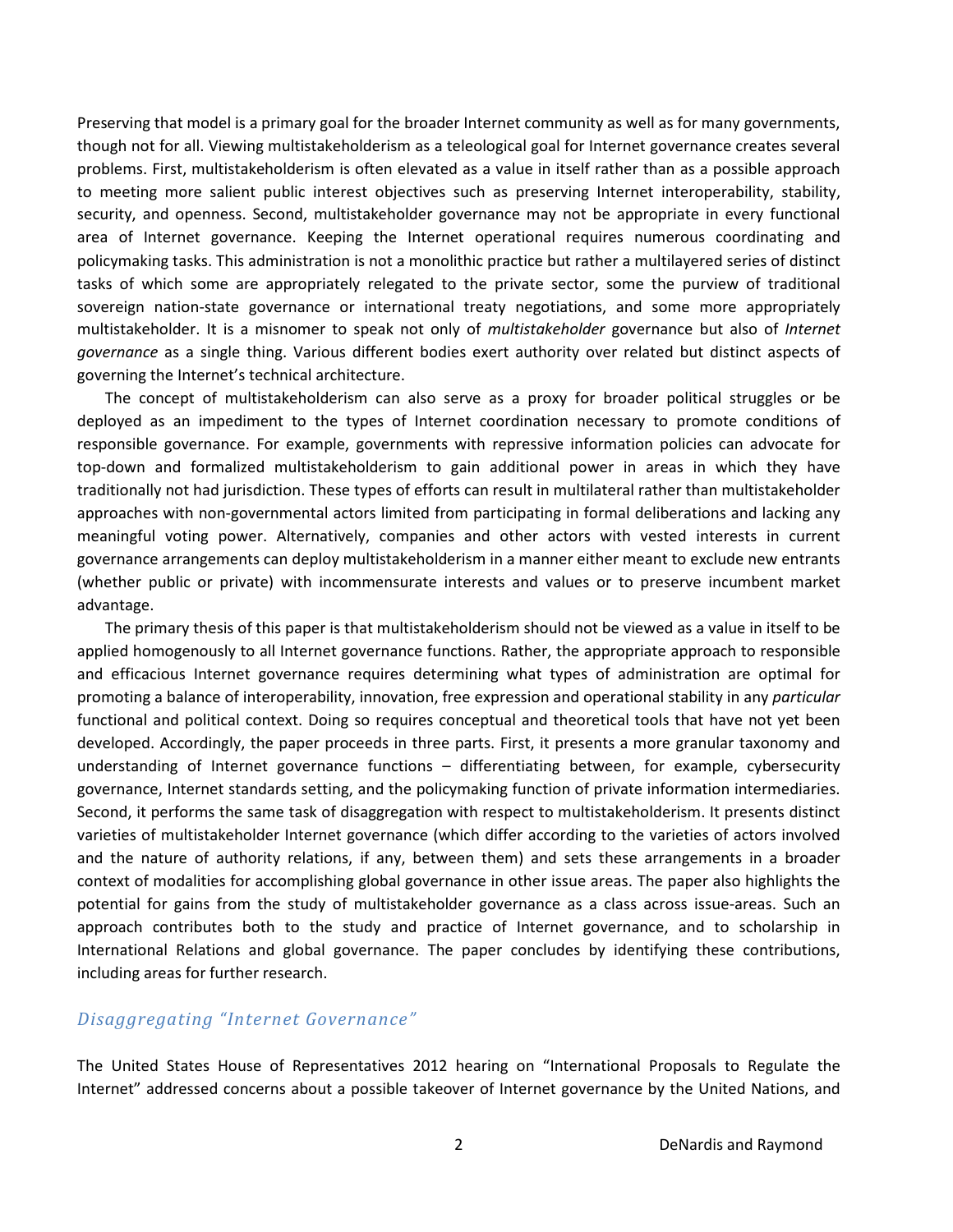specifically its specialized information and communication technology agency known as the International Telecommunication Union (ITU).<sup>[2](#page-2-0)</sup> The expressed position of the United States government is to preserve the fundamental multistakeholder model of governance. The United Nations, the ITU, and dominant multinational Internet companies have all espoused similar valorizations of multistakeholderism. Discourse around "multistakeholderism" reflects longstanding international tensions about administrative control of the Internet. Most of this concern has centered on tensions over the historic relationship between the United States Department of Commerce, specifically the National Telecommunications and Information Administration (NTIA), and control of a narrow but important set of Internet governance functions including oversight of the Internet's root zone file that definitively tracks the list of names and IP addresses of all the authoritative servers for top-level domains (e.g. .com, .edu., .uk). The symbolic and practical implications of this American oversight have created pressure for greater internationalization of this narrow function and have more generally created tension in Internet governance debates. Concerns about United States surveillance practices – such as the National Security Agency's PRISM data mining program – have drawn even further attention to the geopolitics of Internet governance.

The historic legitimacy contest<sup>[3](#page-2-1)</sup> between United States control versus some form of international control represents a real, if quite narrow, power struggle, but misrepresents how Internet governance happens in practice. It focuses on a small (though important) subset of administrative responsibilities around critical Internet resources, the globally unique domain names and binary numbers necessary for using the Internet. In practice, the majority of Internet governance is carried out by the private sector and by new global institutions designed to oversee some aspect of Internet administration. A question such as "who should control the Internet: the United States, the United Nations, or some other entity," is incongruous because it inherently assumes that Internet governance is a singular system, and also completely discounts the highly privatized nature of Internet administration.

There is no unitary system that oversees and coordinates the Internet. Some administrative tasks and policies are carried out by private industry operating as part of markets; some tasks are overseen by relatively new institutions such as the Internet Corporation for Assigned Names and Numbers (ICANN), and some administrative jurisdiction resides with sovereign nation states or multilateral governmental coordination. Explanations of the various components of Internet governance have filled entire volumes and there are many possible taxonomies for describing these functions. $4$  One way to understand the Internet governance ecosystem is to divide its main functions into six areas: (i) control of "critical Internet resources," (ii) setting Internet standards, (iii) access and interconnection coordination, (iv) cybersecurity governance, (v) the policy role of information intermediaries, and (vi) architecture-based intellectual property rights enforcement.

<span id="page-2-0"></span><sup>&</sup>lt;sup>2</sup> House Energy and Commerce Committee hearing, "International Proposals to Regulate the Internet," May 31, 2012.

<span id="page-2-1"></span><sup>3</sup> On legitimacy contests, see Mlada Bukovansky, *Legitimacy and Power Politics: The American and French Revolutions in International Political Culture*, Princeton University Press 2002.<br><sup>4</sup> See, for example, Laura DeNardis, *The Global War for Internet Governance*, Yale University Press 2014; John Mathiason, *Internet* 

<span id="page-2-2"></span>*Governance: The New Frontier of Global Institutions*, Routledge 2008; Milton Mueller, *Networks and States: The Global Politics of Internet Governance*, MIT Press 2010; Lee A. Bygrave and Jon Bing, eds., *Internet Governance: Infrastructure and Institutions*, Oxford University Press 2009; Eric Brousseau, Meryem Marzouki, Cécile Méadel, eds., *Governance, Regulation, and Powers on the Internet*, Cambridge University Press 2012.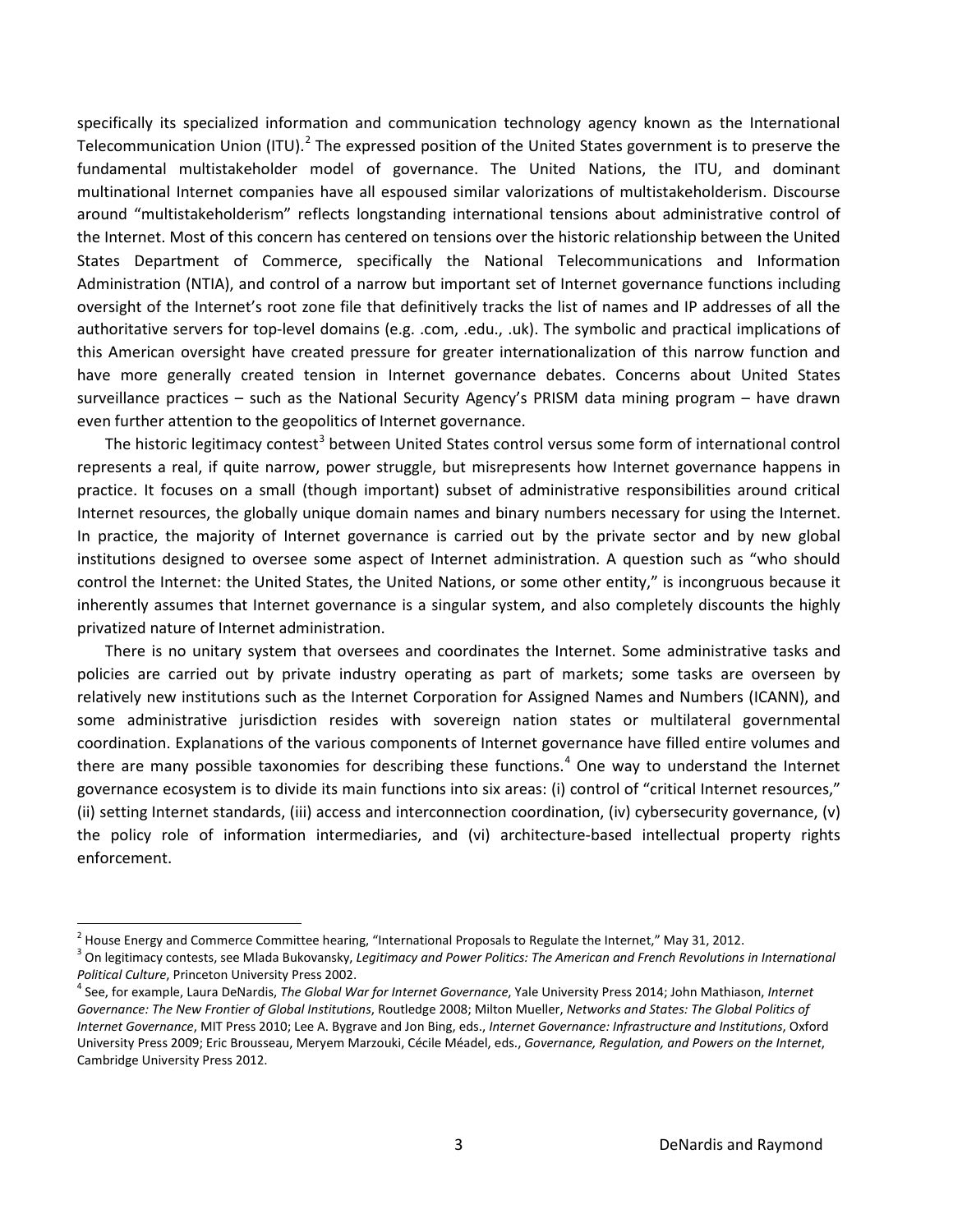Critical Internet resources are the globally unique virtual identifiers – including domain names, Internet Protocol (IP) addresses, and Autonomous System Numbers (ASNs) – necessary for the day-to-day operation of the Internet, as well as the Domain Name System (DNS), a distributed set of servers that translates domain names into associated IP addresses for routing information to its destination. Internet standards are the common rules, or protocols, that computing devices follow to ensure global interoperability (e.g. TCP/IP, VoIP). Access and interconnection coordination addresses how various networks conjoin to collectively form the global Internet. Cybersecurity governance encompasses the challenge of securing the essential shared infrastructures of Internet governance, including routing, authentication systems, and the DNS, as well as responding to Internet security problems like worms and Distributed Denial of Service Attacks (DDoS). The policy role of private information intermediaries (e.g. Google, Facebook) includes functions such as the formulation of subscriber privacy rules or responding to government censorship and lawful intercept requests. Architecture-based intellectual property rights enforcement addresses the turn to infrastructure for copyright enforcement as well as intellectual property rights embedded within Internet governance infrastructure, such as the adjudication of domain name trademark disputes.

Table 1 disaggregates Internet governance into these six functional areas and then further into 44 specific tasks of administrative responsibility. The table also lists the primary, although often not exclusive, institutional actor historically responsible for executing each task. For example, under the functional area of Internet standardization, one critical task is the establishment of standards for the web, such as HTML and XML, primarily carried out institutionally by the World Wide Web Consortium (W3C).

#### **Table 1: Disaggregated Internet Governance Taxonomy**

| <b>Functional Area</b>                             | Tasks                                             | <b>Primary Institutional Actor</b>                |  |
|----------------------------------------------------|---------------------------------------------------|---------------------------------------------------|--|
| I. Control of "Critical<br>Internet Resources"     | Central Oversight of Names and Numbers            | ICANN, IANA, US DoC                               |  |
|                                                    | <b>Technical Design of IP Addresses</b>           | <b>IETF</b>                                       |  |
|                                                    | New Top-Level Domain Approval                     | <b>ICANN</b>                                      |  |
|                                                    | Domain Name Assignment                            | <b>Internet Registrars</b>                        |  |
|                                                    | Oversight of Root Zone File                       | US DoC/NTIA                                       |  |
|                                                    | IP Address Distribution (allocation/assignment)   | IANA, RIRs, LIRs, NIRs, ISPs                      |  |
|                                                    | Management of Root Zone File                      | <b>IANA</b>                                       |  |
|                                                    | Autonomous System Number Distribution             | IANA, Regional Internet Registries                |  |
|                                                    | <b>Operating Internet Root Servers</b>            | VeriSign, Cogent, others                          |  |
|                                                    | Resolving DNS Queries (Billions per Day)          | Registry Operators (VeriSign, others)             |  |
| II. Setting Internet<br>Standards                  | Protocol Number Assignment                        | <b>IANA</b>                                       |  |
|                                                    | Designing Core Internet Standards                 | <b>IETF</b>                                       |  |
|                                                    | Designing Core Web Standards                      | W <sub>3</sub> C                                  |  |
|                                                    | <b>Establishing Other Communication Standards</b> | ITU, IEEE, MPEG, JPEG, ISO, others                |  |
| III. Access and<br>Interconnection<br>Coordination | Facilitating Multilateral Network Interconnection | Internet Exchange Point Operators                 |  |
|                                                    | Peering and Transit Agreements to Interconnect    | Private Network Operators, Content Networks, CDNs |  |

#### **DISAGGREGATED INTERNET GOVERNANCE TAXONOMY**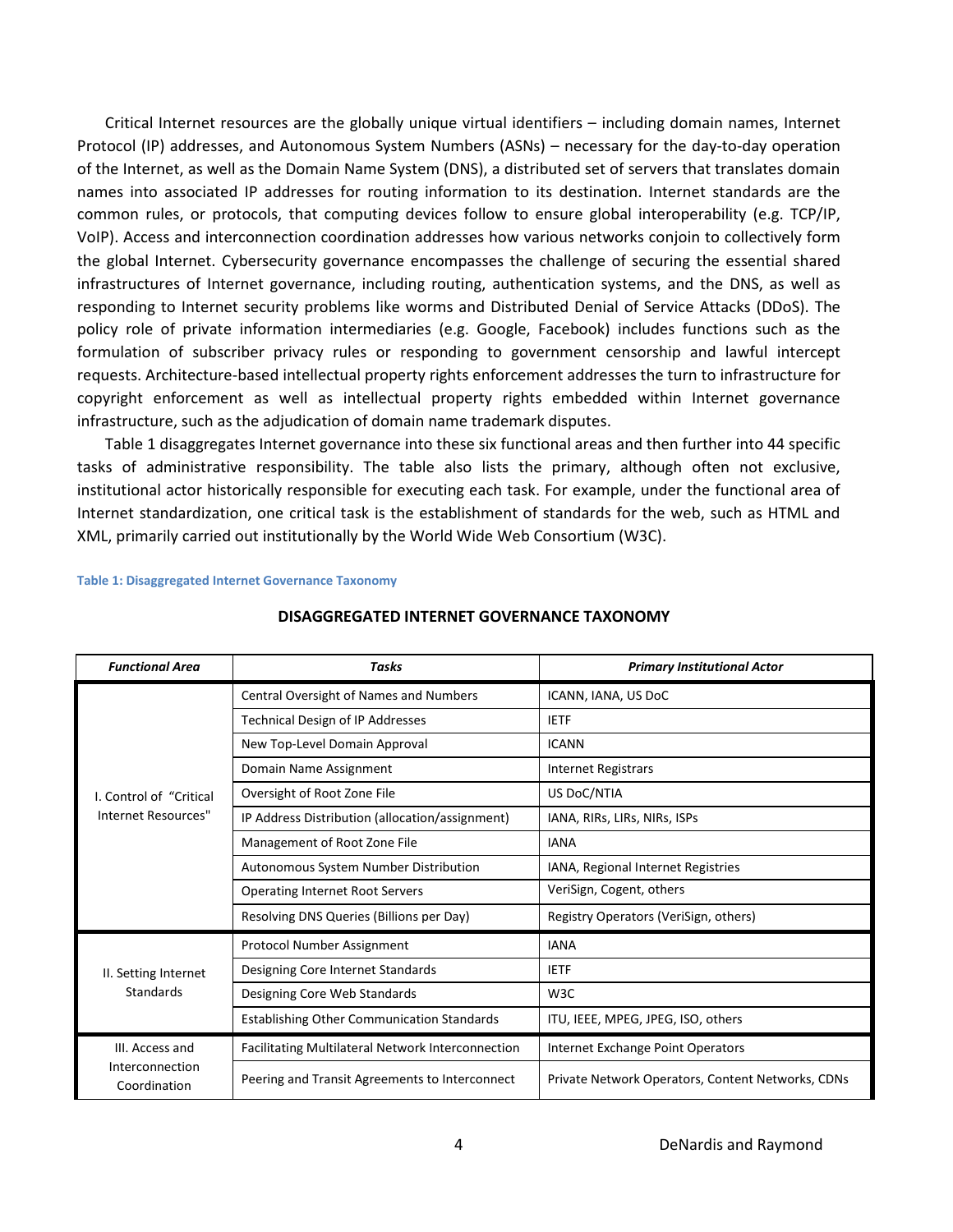|                                                                                     | Setting Standards for Interconnection (e.g. BGP)                                | <b>IETF</b>                                                                     |  |
|-------------------------------------------------------------------------------------|---------------------------------------------------------------------------------|---------------------------------------------------------------------------------|--|
|                                                                                     | Network Management (Quality of Service)                                         | Private Network Operators                                                       |  |
|                                                                                     | Setting End User Access and Usage Policies                                      | <b>Private Network Operators</b>                                                |  |
|                                                                                     | Regulating Access (e.g. Net Neutrality)                                         | National Governments/Agencies                                                   |  |
| IV. Cybersecurity<br>Governance                                                     | Securing Network Infrastructure                                                 | ISPs, Network Operators, Private End User Networks                              |  |
|                                                                                     | <b>Designing Encryption Standards</b>                                           | <b>Standards-Setting Organizations</b>                                          |  |
|                                                                                     | <b>Cybersecurity Regulation/Enforcement</b>                                     | National Statutes/Multilateral Agreements                                       |  |
|                                                                                     | <b>Correcting Software Security Vulnerabilities</b><br>Software Companies       |                                                                                 |  |
|                                                                                     | Software Patch Management                                                       | <b>Private End Users</b>                                                        |  |
|                                                                                     | Securing Routing, Addressing, DNS                                               | Network Operators, IETF, Registries                                             |  |
|                                                                                     | Responding to Security Problems                                                 | CERTs/CSIRTs                                                                    |  |
|                                                                                     | Trust Intermediaries Authenticating Web Sites                                   | Certificate Authorities (CAs)                                                   |  |
|                                                                                     | <b>Commercial Transaction Facilitation</b>                                      | E-Commerce Sites, Financial Intermediaries                                      |  |
|                                                                                     | Mediating Government Content Removal<br>Requests (Discretionary Censorship)     | Search Engines, Social Media Companies, Content<br><b>Aggregation Sites</b>     |  |
|                                                                                     | App Mediation (Guidelines, Enforcement)                                         | Smartphone Providers (e.g. Apple)                                               |  |
| V. Information<br>Intermediation                                                    | Establishing Privacy Policies (via End User<br><b>Agreements and Contracts)</b> | Social Media, Advertising Intermediaries, Email<br>Providers, Network Operators |  |
|                                                                                     | Responding to Cyberbullying and Defamation                                      | <b>Content Intermediaries</b>                                                   |  |
|                                                                                     | Regulating Privacy, Reputation, Speech                                          | Statutory and Constitutional Law                                                |  |
|                                                                                     | Mediating Govt. Requests for Personal Data                                      | Content Intermediaries, Network Operators                                       |  |
|                                                                                     | Domain Name Trademark Dispute Resolution                                        | ICANN UDRP, Registrars, Accredited Dispute Resolution<br>Providers              |  |
|                                                                                     | Removal of Copyright Infringing Content                                         | Content Intermediaries                                                          |  |
|                                                                                     | Algorithmic Enforcement (e.g. Search Rankings)                                  | Search Engine Companies                                                         |  |
| VI. Architecture-Based<br><b>Intellectual Property</b><br><b>Rights Enforcement</b> | <b>Blocking Access to Infringing Users</b>                                      | Network Operators/ISPs                                                          |  |
|                                                                                     | Domain Name System IPR Enforcement                                              | Registries/Registrars                                                           |  |
|                                                                                     | Regulating Online IPR Enforcement                                               | National Statutes, International Treaties                                       |  |
|                                                                                     | <b>Standards-Based Patent Policies</b>                                          | <b>Standards-Setting Organizations</b>                                          |  |
|                                                                                     | Enacting Trade Secrecy in Content Intermediation                                | Search Engines, Reputation Engines                                              |  |

The table captures several features of how Internet governance actually works. Most obviously, Internet governance is not a singular enterprise; the coordination and administration of the Internet involves many layers of distinct tasks. Equally evident, the Internet does not just autonomously "work" but remains operational via considerable, and sometimes costly, administrative coordination. This reality sits uneasily with some parts of the Internet community that embrace what can be thought of as cyberlibertarianism; this view is encapsulated in the conviction that "legal concepts of property, expression, identity, movement, and context do not apply [online]...they are all based on matter, and there is no matter here."<sup>[5](#page-4-0)</sup> Whether one likes

<span id="page-4-0"></span> <sup>5</sup> John Perry Barlow, "A Declaration of the Independence of Cyberspace," Davos Switzerland, February 8, 1996. Accessed at https://projects.eff.org/~barlow/Declaration-Final.html.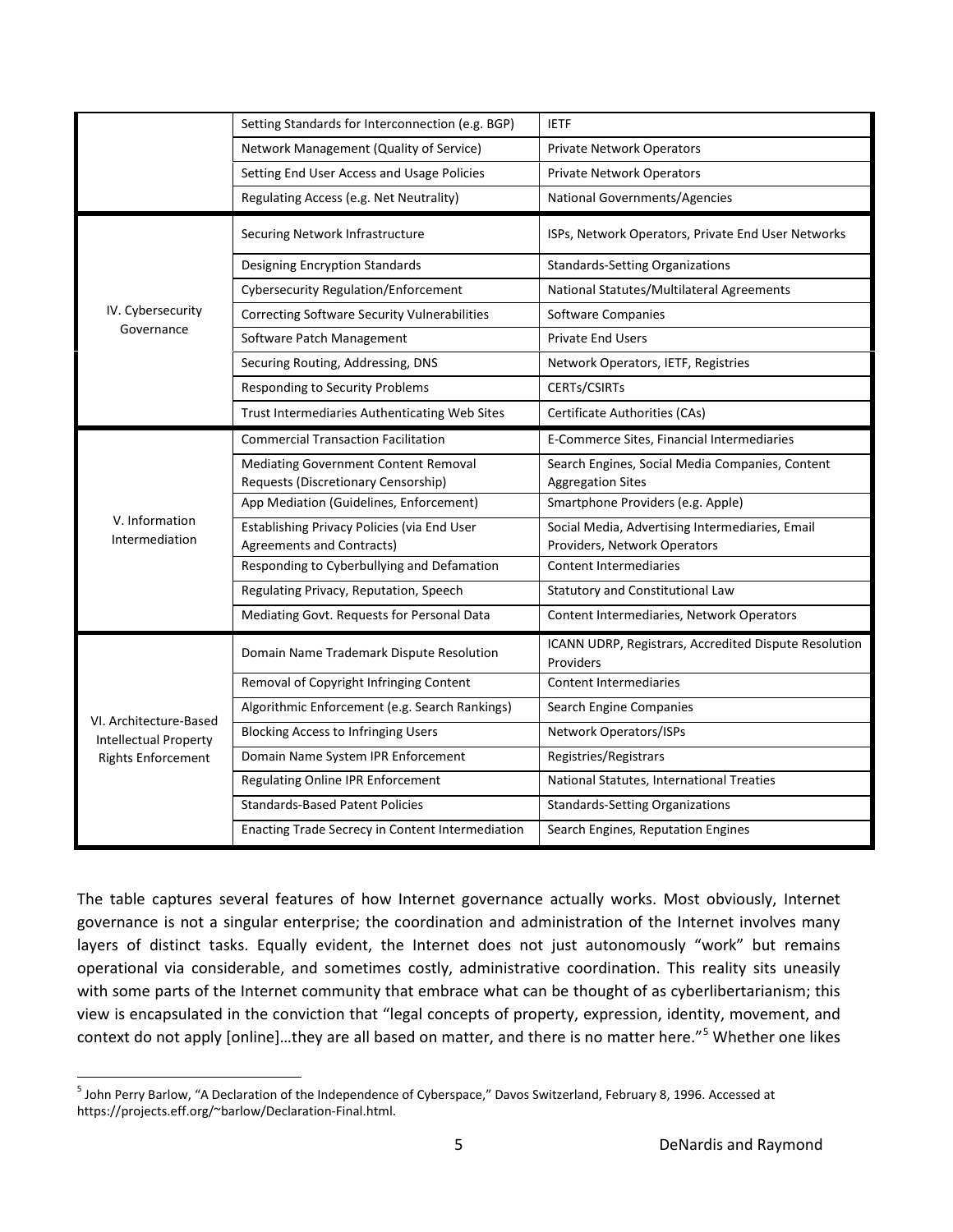it or not, there actually is matter: buildings, power supplies, switches, fiber optic equipment, routers, and undersea cables. Many scholarly approaches from law, economics, and communication inherently focus on content, applications, or usage and do not reach into many of the material and virtual technological functions of Internet governance. Many coordinating tasks are not visible to general Internet users and many of the organizations that carry out these tasks are also not visible. This disaggregation also illustrates how private companies, or private not-for profit corporations, play a considerable role in keeping the Internet operational. Private Internet registries like VeriSign oversee generic top-level domains. Individuals working for private companies contribute to standards-setting processes like the Internet Engineering Task Force (IETF), which has established the bulk of core Internet protocols, and the Institute for Electrical and Electronics Engineers (IEEE), which developed the Wi-Fi family of standards, among others. Network operators carry out network management tasks and respond to security problems on their private networks. Telecommunications carriers enter private contractual agreements to interconnect. Social media policies set privacy policies to which users must agree before using these services. This privatization of oversight is a dominant feature of how Internet governance has evolved in practice.

A disaggregated Internet governance taxonomy also helps illustrate a connection between functional technological governance areas and direct public policy formulation. For example, graduated response approaches designed to block access to users who have repeatedly downloaded copyrighted material have accompanying implications for freedom of expression, access, and due process.<sup>[6](#page-5-0)</sup> Similarly, private industry mediation of government content removal requests, and the decision to comply with or reject these requests, establishes conditions of what counts as free expression in the digital public sphere.<sup>[7](#page-5-1)</sup> These connections between technical coordination and public policy and the reality of highly privatized governance raise questions about what counts as adequate conditions of accountability, transparency, and oversight for non-governmental actors to make and carry out such public policy.

Even such an extensive and disaggregated taxonomy misses part of how Internet governance works. Contextual factors like technological constraints, economic conditions, and social and cultural forces all shape the nature of this governance. For example, civic engagement (as well as corporate engagement) influenced the fall of the Stop Online Piracy Act (SOPA) and PROTECT IP Act in the United States Congress.

The privatized and contextually shaped nature of this governance, along with tensions between nationstate jurisdiction and non-territorial technological modes of communication, help explain the well founded concern over what counts as "multistakeholder governance" in each layer of Internet governance.

## *A Critique of "Multistakeholderism"*

Thus far we have argued that there are rational reasons to disaggregate Internet governance as practiced into specific functions. These functions are performed by different types of actors. They also involve a variety of distinct activities such as contracting, deliberating, legislating, standard setting, regulating, adjudicating and enforcing. For the majority of its history, the Internet has been governed in a piecemeal fashion by a variety of standard-setting and other technical bodies and by private companies performing key roles as network operators and information intermediaries. It is thus an excellent example of the power of epistemic

<span id="page-5-0"></span><sup>&</sup>lt;sup>6</sup> See William H. Dutton et al., "Freedom of Connection-Freedom of Expression: The Changing Legal and Regulatory Ecology Shaping the Internet," Paris: UNESCO, 2011. Accessed at http://papers.ssrn.com/sol3/papers.cfm?abstract\_id=1654464.

<span id="page-5-1"></span><sup>7</sup> See Jack M. Balkin, "The Future of Free Expression in a Digital Age," *Pepperdine Law Review*, Vol. 36, 2008. Accessed at http://ssrn.com/abstract=1335055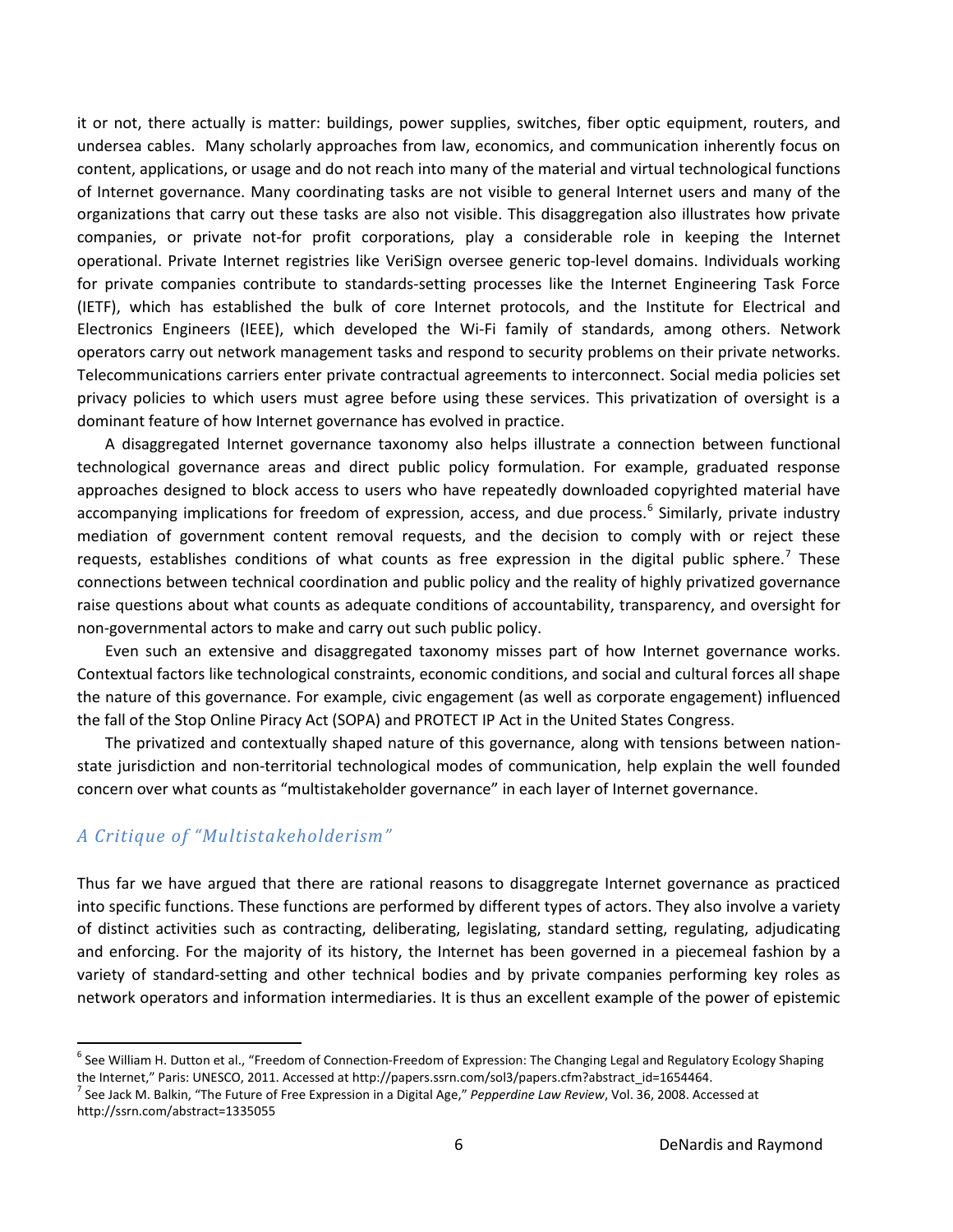communities to shape governance.<sup>[8](#page-6-0)</sup> This legacy has generated two predominant characteristics of Internet governance arrangements. First, states have been either generally uninvolved or involved only as participants without superordinate decision-making authority.<sup>[9](#page-6-1)</sup> Second, decision-making for Internet governance has typically been driven by technical and market considerations. In terms of institutionalist international relations scholarship, coordination problems have been more common than cooperation problems.<sup>[10](#page-6-2)</sup> These features, and especially the lack of an authoritative role for states, have led both scholars and practitioners to conclude that the Internet provides an example (perhaps the only example) of multistakeholder governance.<sup>[11](#page-6-3)</sup>

Because Internet governance has sometimes been viewed as a monolithic system, policy deliberations and scholarship examining multistakeholderism have analogously sought a uniform definition of what counts as participatory and diverse governance. Various definitions also reflect historically specific power struggles and stakeholder interests. The definition of Internet governance emerging from the aftermath of the 2003 World Summit on the Information Society (WSIS) in Geneva, Switzerland serves as an exemplar of such homogeneity and politicization. Kofi Annan, then-Secretary-General of the United Nations, established a Working Group on Internet Governance (WGIG) as a response to open issues over control of the Internet left unresolved at WSIS.<sup>[12](#page-6-4)</sup> The working group, which included 40 participants from governments, private sector, and "civil society," was charged with developing a definition of Internet governance, which it devised as follows:

"Internet governance is the development and application by Governments, the private sector and civil society, in their respective roles, of shared principles, norms, rules, decision-making procedures, and programmes that shape the evolution and use of the Internet."<sup>[13](#page-6-5)</sup>

The context from which this arose was politically charged and historically specific. There was mounting political concern over the unique and enduring role of the United States Commerce Department in contracting with ICANN to perform the global administration of Internet names and numbers. The nations represented in the WSIS/WGIG process were primarily concerned with what they perceived as unilateral United States control of the Internet. The International Telecommunication Union (ITU), the United Nations specialized agency for information and communication technologies, was also increasingly stressing its intergovernmental "legitimacy" as a rationale for attempting to take a greater role in both names and numbers administration and Internet standards governance, versus the prevailing administrative role of

<span id="page-6-3"></span>

<span id="page-6-0"></span><sup>&</sup>lt;sup>8</sup> On epistemic communities, see Peter M. Haas, "Introduction: Epistemic Communities and International Policy Coordination," *International Organization* 46.1 (1992): 1-35.<br><sup>9</sup> This feature encapsulates part of what has been referred to as networked governance. See Milton L. Mueller, Andreas Schmidt and

<span id="page-6-1"></span>Brenden Kuerbis, "Internet Security and Networked Governance in International Relations," *International Studies Review*, 15.1 (2013): 86-104.<br><sup>10</sup> On the different implications of these styles of games, see Lisa L. Martin and Beth A. Simmons, "Theories and Empirical Studies of

<span id="page-6-2"></span>International Institutions," *International Organization* 52.4 (1998): 729-57.<br><sup>11</sup> For a practitioner view, see the statements of the current ICANN CEO, Fadi Chehade, available at

http://www.internetgovernance.org/2012/10/15/icanns-new-ceo-talks-about-balance-of-power/. For scholarly uses of the term multistakeholder governance, see Vint Cerf, Patrick Ryan and Max Senges, "Internet Governance is Our Shared Responsibility," *I/S: A* 

<span id="page-6-4"></span>*Journal of Law and Policy* 10.x (2014, forthcoming); Mueller?; others?<br><sup>12</sup> For background about the WSIS process, see Daniel Stauffacher and Wolfgang Kleinwachter, *The World Summit on the Information*<br>Society, United Na

<span id="page-6-5"></span><sup>&</sup>lt;sup>13</sup> Report of the Working Group on Internet Governance (WGIG), Chateau de Bossey, June 2005. Accessed at http://www.wgig.org/docs/WGIGREPORT.pdf.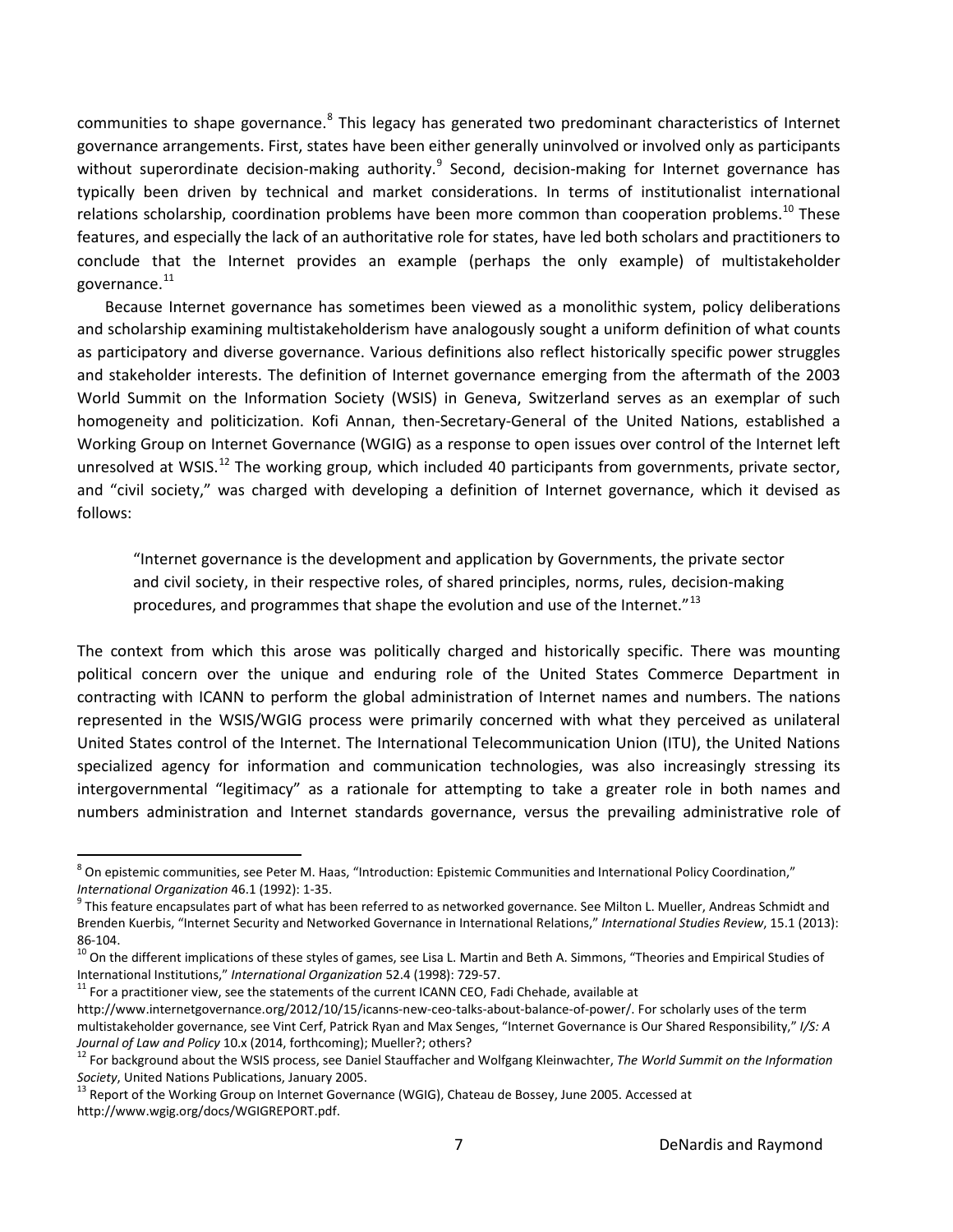ICANN and predominantly private industry contributions in various standards-setting entities including the IETF. Within this context, the WGIG definition conveyed some strong normative positions. The definition assigned an Internet governance role to "Governments," commensurate with global interest in greater multilateral administration and potentially a unique role for intergovernmental entities such as the United Nations in Internet oversight.

In historical context, it is also significant to note that the composition of the WGIG did not represent key constituencies with a stake in the outcome of the definition or those with responsibility for Internet governance in practice. The United Nations group did not include the input of large Internet users (e.g. corporations relying on the Internet for financial and business transactions and basic operations); private sector companies involved in provisioning Internet products or providing infrastructure; or any representatives from the leading standards-setting and administrative entities operationally responsible for the security and stability of the Internet. The United States chose not to participate in the working group. Of the forty members, the majority of participants were high-level governmental officials involved in national technology policy. Many of these officials represented countries (e.g. Saudi Arabia, Pakistan, Cuba, China, Egypt, Tunisia, Russia, Iran) with notoriously repressive Internet policies.<sup>[14](#page-7-0)</sup>

Although sometimes lost in the long global trajectory of political deliberations over Internet control, the formulation of an international definition of multistakeholderism was arguably not a multistakeholder effort. Also sometimes lost is that the convocation of the United Nations Internet Governance Forum (IGF), first held in Athens, Greece in 2006, was a compromise emanating from an impasse over United Nations and governmental calls for a diminishment of United States coordination of certain Internet administrative functions and American resistance to these recommendations. The IGF was formed to create an international space for multistakeholder dialog about Internet policy. These multistakeholder gatherings have been distinct from the actual *practice* of Internet governance but rather are *deliberations* about Internet policy. International gatherings, as "talk shops", potentially have an agenda-setting and framing function but realistically have limited influence over policymaking in practice.<sup>[15](#page-7-1)</sup>

This distinction between Internet governance *discourse* versus *praxis* highlights a prevailing feature of scholarship on multistakeholderism. Many examinations interrogate the question of who can contribute to *discussions* about Internet governance, particularly in the WSIS/WGIG/IGF context, rather than who can contribute to the actual *practice* of Internet governance.<sup>[16](#page-7-2)</sup> Although this question about multistakeholder dialogue is valuable *sui generis*, it does not directly address the question of how Internet coordination does or should occur in practice. Another larger body of Internet governance scholarship focuses specifically on the governance functions over critical Internet resources enacted by ICANN and the form of multistakeholderism that has arisen in ICANN.<sup>[17](#page-7-3)</sup> In areas of centralized control, such as the management of critical Internet resources, multistakeholderism seems appropriate. The technical design decision requiring globally unique names and numbers to use the Internet has brought about an accompanying need for some form of centralized control to ensure that each name and number is globally unique. The combination of this

<span id="page-7-1"></span><span id="page-7-0"></span><sup>&</sup>lt;sup>14</sup> Ibid.<br><sup>15</sup> William H. Dutton, John Palfrey, and Malcolm Peltu, "Deciphering the Codes of Internet Governance: Understanding the Hard Issues

<span id="page-7-2"></span>at Stake," Oxford Internet Institute and e-Horizons Institute, Forum Discussion Paper No. 8, January 2007<br><sup>16</sup> See, for example, Jeremy Malcolm, *Multi-Stakeholder Governance and the Internet Governance Forum*, Terminus Pr Dmitry Epstein, "The Making of Institutions of Information Governance: The Case of the Internet Governance Forum," *Journal of Information Technology* 28, 137-149, 2013.<br><sup>17</sup> See, e.g., Slavka Antonova, Powerscape of Internet Governance - *How was Global Multistakeholderism Invented in ICANN?*, VDM

<span id="page-7-3"></span>Verlag 2008; Milton Mueller, *Ruling the Root: Internet Governance and the Taming of Cyberspace*, MIT Press 2004.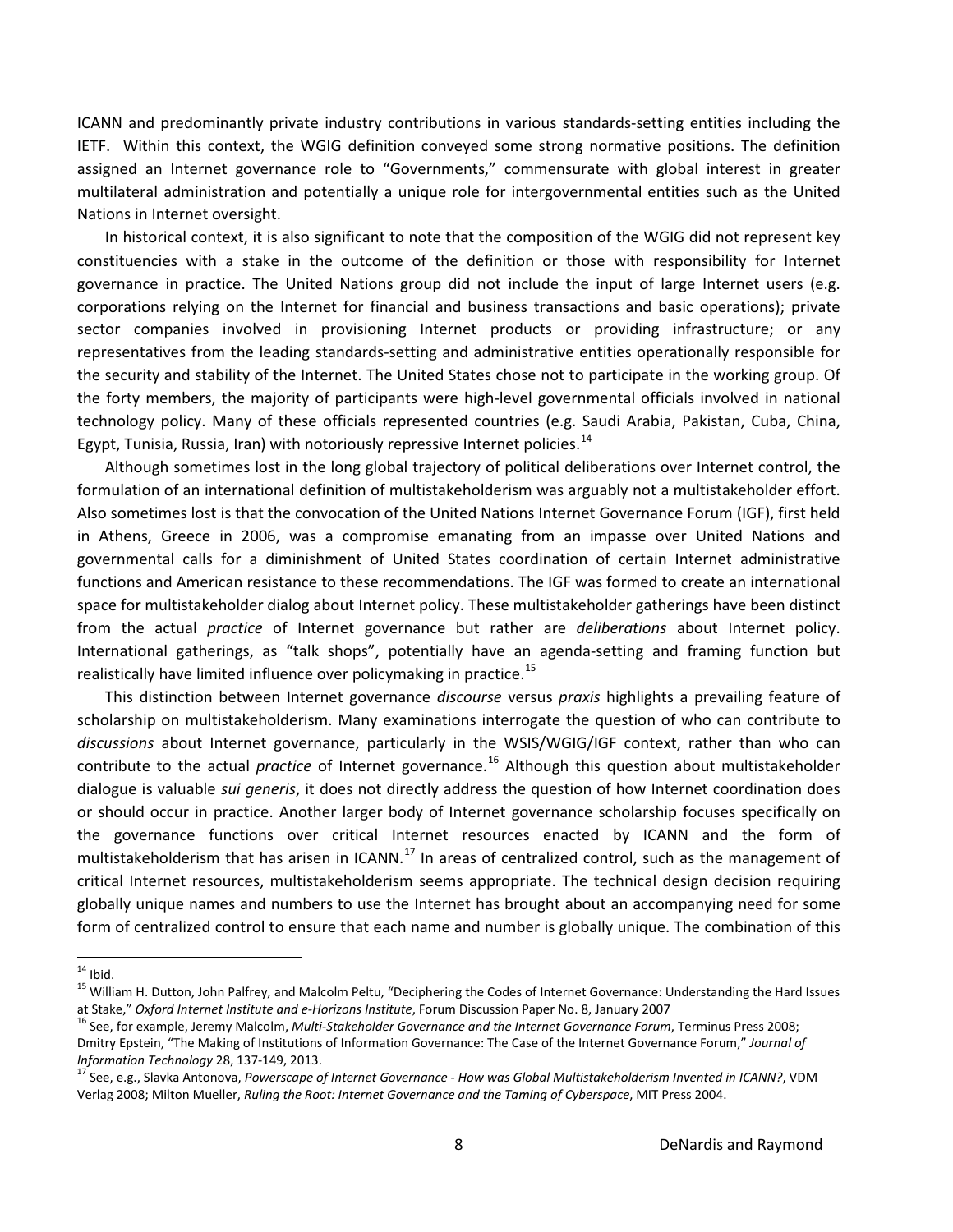requirement for centralized control, the fact that there is a finite pool of these resources, and the criticality of these resources for the ability to use the Internet, has over time shaped a certain form of multistakeholder coordination. As explained in the previous section, this coordinating function represents only one layer of technical coordination necessary for the Internet's operation.

The phrase multistakeholderism is too often employed uniformly and even uncritically, and risks becoming a mere shibboleth. Many layers of Internet governance involve private sector administrative decisions or contracts among private entities, such as the agreement to interconnect or design decisions about how to route packets over the Internet. Bringing in additional actors, such as governments or even direct civic engagement, could have unintended consequences for innovation and the growth of the Internet. In contrast, multilateral treaties about intellectual property rights enforcement or national regulations over local electromagnetic spectrum allocations might seem appropriately relegated to the state. Just as it is a misnomer to speak of Internet governance as a single practice, it is a misnomer to speak of *the* multistakeholder model (for Internet governance or for any other issue area). The following section therefore disaggregates multistakeholderism in the same way the previous section disaggregated Internet governance.

#### *Forms of Multistakeholder Governance*

There are many possible types of multistakeholder governance, produced by variation on at least two dimensions: (1) the types of actors involved; and (2) the nature of authority relations between actors. In order to qualify as multistakeholder governance, we argue that at least two classes of actors must be involved, if not directly in carrying out a coordinating function, indirectly in regulating or technologically constraining such a function. In specifying classes of actors, we follow general conventions in international relations theory; on this basis, we suggest that there are four basic classes. States, formal intergovernmental organizations (IGOs) and firms are relatively straightforward. The fourth class of actors we identify includes nongovernmental organizations (NGOs), civil society groups or movements and individuals acting on their own behalf. While this admittedly combines a wide variety of actors, we opted for this specification on the basis of avoiding an unmanageably complicated typology. Further, these kinds of actors are often (though not exclusively) involved in what have been called transnational advocacy networks (TANs), distinguished in part by the importance of principled ideas in motivating their behavior.<sup>[18](#page-8-0)</sup>

Existing Internet governance arrangements vary in the classes of actors involved, and not all clearly meet the first criterion of multistakeholder governance provided above. Several specific functions of Internet governance are not multistakeholder because they involve a single actor or single class of actor. One such example of mono-stakeholder authority is the oversight of changes to the Internet's root zone file by an agency of the United States Department of Commerce known as the National Telecommunications and Information Administration. Similarly, many Internet governance functions have traditionally been governed solely by the corporate players involved. An example of mono-stakeholder private sector Internet governance involves the private contractual arrangements among private network operators to conjoin their networks at bilateral interconnection points or shared Internet Exchange Points (IXPs). These are clear instances of how some Internet governance in practice does not currently meet our first criterion for multistakeholder governance.

<span id="page-8-0"></span> <sup>18</sup> Margaret E. Keck and Kathryn Sikkink, *Activists Beyond Borders* (Ithaca: Cornell University Press, 1998).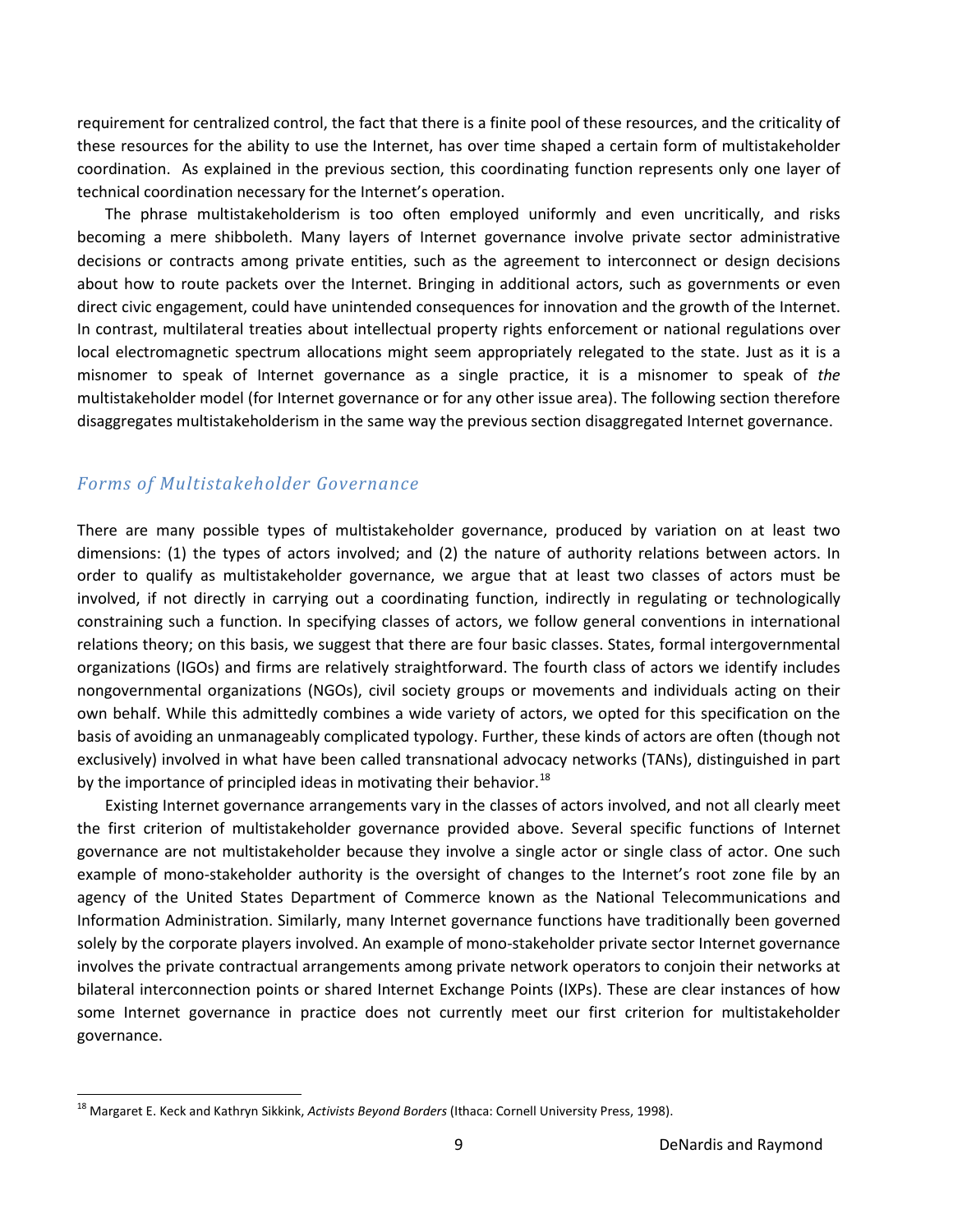Perhaps the most clear cut example of governance involving multiple types of stakeholders is ICANN, which involves participants from corporations, civil society and governments. Even this relatively clear example of multistakeholder governance has been subject to criticisms ranging from insufficient civil society participation; insufficient government authority; too much government oversight; questions about legitimacy; and concerns about its contractual relationship with the United States government. The IETF is, in many ways, more open, but less formally multistakeholder than ICANN. In theory, anyone is open to participate in standards development in an individual capacity but, in practice, these individuals often represent the interests of a corporation, government, or  $-$  less frequently  $-$  civil society.<sup>[19](#page-9-0)</sup> Despite the institutional norm of participants acting in their personal capacity, we include it as a type of multistakeholder governance because many of the IETF's participants do in fact have other institutional affiliations with governments, NGOs and with corporations.

Even these most "clear" examples of multistakeholderism have many caveats, and the overall Internet governance framework could benefit from a more granular typography of the types of multistakeholder governance that are possible. Based on four classes of actors, and the limiting condition that multistakeholder governance must involve at least two of the four classes, there are eleven possible combinations of actor types: a single combination of all four classes, four combinations of three classes and six combinations of two classes.

However, governance arrangements can also vary according to the authority relations between actors. Here, we specify four ideal-typical possibilities: hierarchy, homogeneous polyarchy, heterogeneous polyarchy, and anarchy. Hierarchy entails relations of super- and subordination, where one is entitled to command and others have a duty to obey. Polyarchy entails situations where authority is distributed among a number of actors.<sup>[20](#page-9-1)</sup> This kind of distribution can be done in a homogeneous manner, where actors have similar formal powers (such as individual voters in a democracy where each citizen receives an equal vote). It can also be done in a heterogeneous manner in which distinct actors (or classes of actors) possess different formal powers but where each has authority over some aspect of governance (such as the division of authority between branches of government). As these examples make clear, actual systems of governance may blend elements of these ideal types.

The final possibility is anarchy, a situation where no authority relations exist. Though anarchy has been at the foundation of international relations as an academic discipline, $^{21}$  $^{21}$  $^{21}$  we discard the possibility of anarchic relations between actors (or classes of actors) engaged in a common governance enterprise. We do so on the basis of recent scholarship showing the presence of varying kinds and degrees of authority in international history, $^{22}$  $^{22}$  $^{22}$  as well as on the basis that international relations theory has erred in typically attributing authority solely to actors. Rules can also possess authority. In order for a common governance enterprise to be successful, it is necessary that actors mutually accept the authority of a set of rules (however limited) that

<span id="page-9-0"></span><sup>&</sup>lt;sup>19</sup> See Internet Engineering Task Force, "A Mission Statement for the IETF," RFC3935 (2004), available at http://www.ietf.org/rfc/rfc3935.txt.

<span id="page-9-1"></span><sup>&</sup>lt;sup>20</sup> See Robert A. Dahl, A Preface to Democratic Theory (Chicago: University of Chicago Press, 1956); and Robert A. Dahl, *Polyarchy: Participation and Opposition* (New Haven: Yale University Press, 1972). For a review of Dahl's scholarship in broader context, see Richard W. Krouse, "Polyarchy and Participation: The Changing Democratic Theory of Robert Dahl," Polity 14.3 (1982): 441-63.<br><sup>21</sup> See, for example: Kenneth N. Waltz, *Theory of International Politics* (Boston: McGraw-Hill,

<span id="page-9-3"></span>

<span id="page-9-2"></span>Society: A Study of Order in World Politics, 3<sup>rd</sup> ed. (New York: Columbia University Press, 2002).<br><sup>22</sup> See, for example: Jason C. Sharman, "International Hierarchies and Contemporary Imperial Governance: A Tale of Three *European Journal of International Relations* 19.2 (2013): 189-207; Edward Keene, "A Case Study of the Construction of International Hierarchy: British Treaty-Making against the Slave Trade in the Early Nineteenth Century," *International Organization* 61.2 (2007): 311-39; and John M. Hobson and Jason C. Sharman, "The Enduring Place of Hierarchy in World Politics: Tracing the Social Logics of Hierarchy and Political Change," *European Journal of International Relations* 11.1 (2005): 63-98.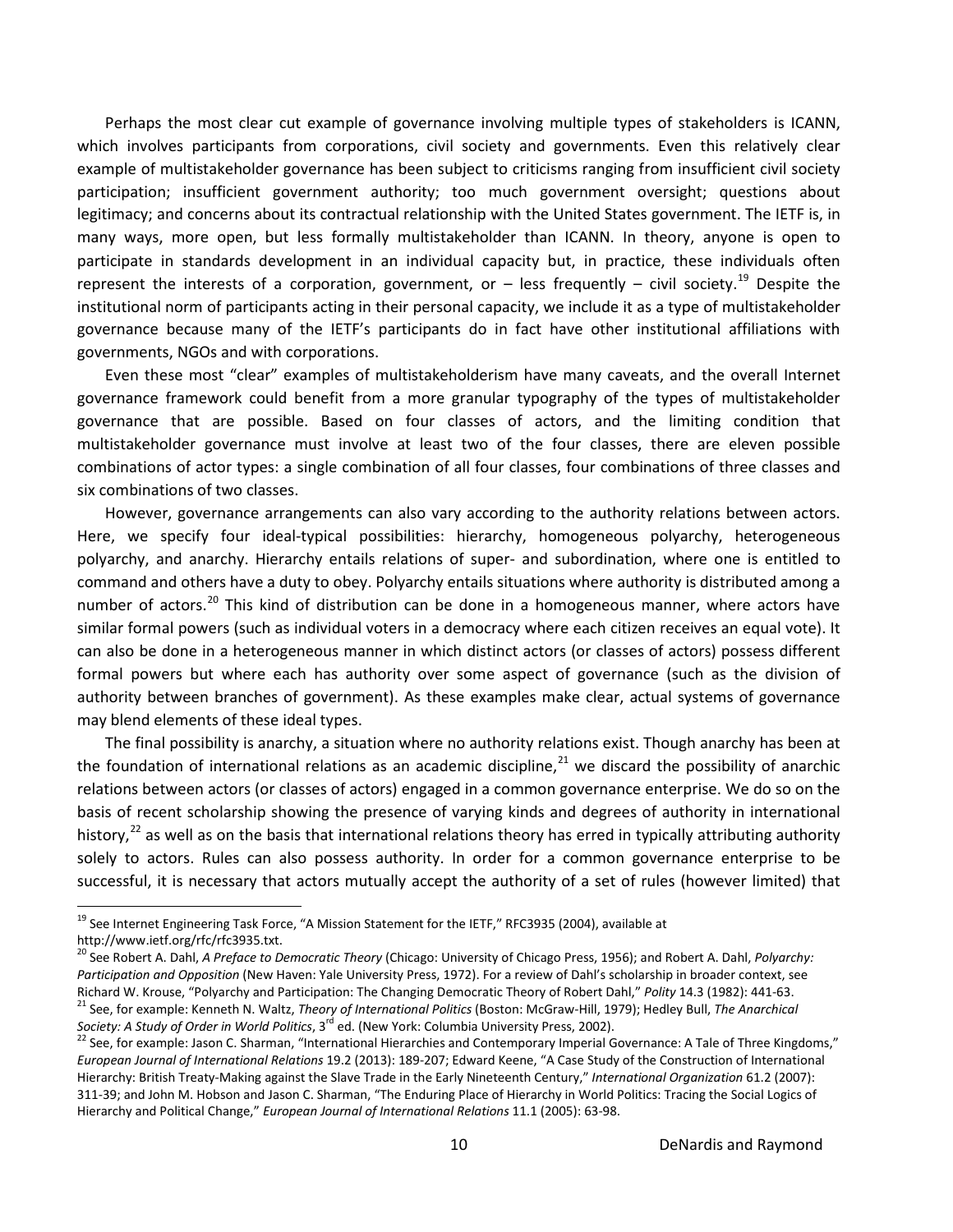establishes the scope of the common governance enterprise, the kinds of actors entitled to participate in governance, and the terms of that participation – including the way disputes about the application of general rules to particular cases will be handled. The wider implications of this argument for anarchy-based international relations theories are beyond the scope of this article; for now, we merely note that anarchy drops out of our typology of multistakeholder governance.

The three remaining types of authority relations are identifiable within the Internet governance issue area. The International Telecommunication Union (ITU) does not play a direct role in governing the Internet; however, because Internet data travels over a diverse range of communication media, regulations set out by the ITU can have a direct influence over most network operators. For example, it plays a facilitating role in the development of mobile communications networks that are increasingly important to Internet connectivity, especially in the developing world where wireless penetration is surpassing fixed broadband. The ITU also administers the International Telecommunication Regulations (ITRs), a formal international treaty comprising binding rules that parties are obligated to comply with under international law.<sup>[23](#page-10-0)</sup> The ITU is hierarchical in that companies, NGOs, and academic institutions can become 'sector members' but are not accorded the voting rights given to the ITU's member states.

Internet standard-setting bodies such as the IETF and the W3C can most accurately be classified as homogeneous polyarchies. Whereas IETF members participate in their individual capacities despite often having institutional affiliations, membership in the W3C is typically held by organizations – including companies, NGOs and units of governments, such as the Australian Government Information Management Office (AGIMO). Each member has one Advisory Committee Representative. Both the IETF and the W3C adopt proposed standards according to public commentary processes that are open to participation. Although particular individuals may wield greater or lesser influence in practice (typically according to technical expertise and/or reputation), this influence does not stem from procedural rules vesting authority in a particular office-holder.

Finally, ICANN can be classified as a heterogeneous polyarchy. The organization has a Chief Executive Officer and a Board, each of which have particular authorities within the organization. In addition, ICANN has three Supporting Organizations and a number of advisory committees, including the Governmental Advisory Committee (GAC), the Security and Stability Advisory Committee (SSAC) and the At-Large Advisory Committee (ALAC). While each of these entities is empowered by ICANN's procedural rules to do certain things, their formal roles differ. The GAC is especially noteworthy; it is unique among ICANN's component units in that when it issues formal advice to the ICANN Board, the Board is required either to adopt the GAC's advice or to formally justify its refusal to do so, in writing, to the GAC. This provides the GAC (and thus its member governments) with a degree of authority over ICANN operations. In addition, ICANN (via the Internet Assigned Numbers Authority, or IANA) continues to manage the Internet's root on the basis of an agreement with the United States National Telecommunications and Information Administration (NTIA), a unit of the Department of Commerce.

In total, this two-dimensional schema produces 33 possible forms of multistakeholder governance. The typology serves three purposes. First, it is a mechanism for identifying and classifying key features of actual cases. Second, we expect it will also be useful in identifying (and ideally explaining) clusters and gaps in the distribution of actual governance institutions and processes. Third, with further research on the effectiveness of various governance modalities for specific kinds of issue areas and governance functions, the typology

<span id="page-10-0"></span> $23$  Note that this is not to say international law is always obeyed; all rules, authoritative or not, can be broken.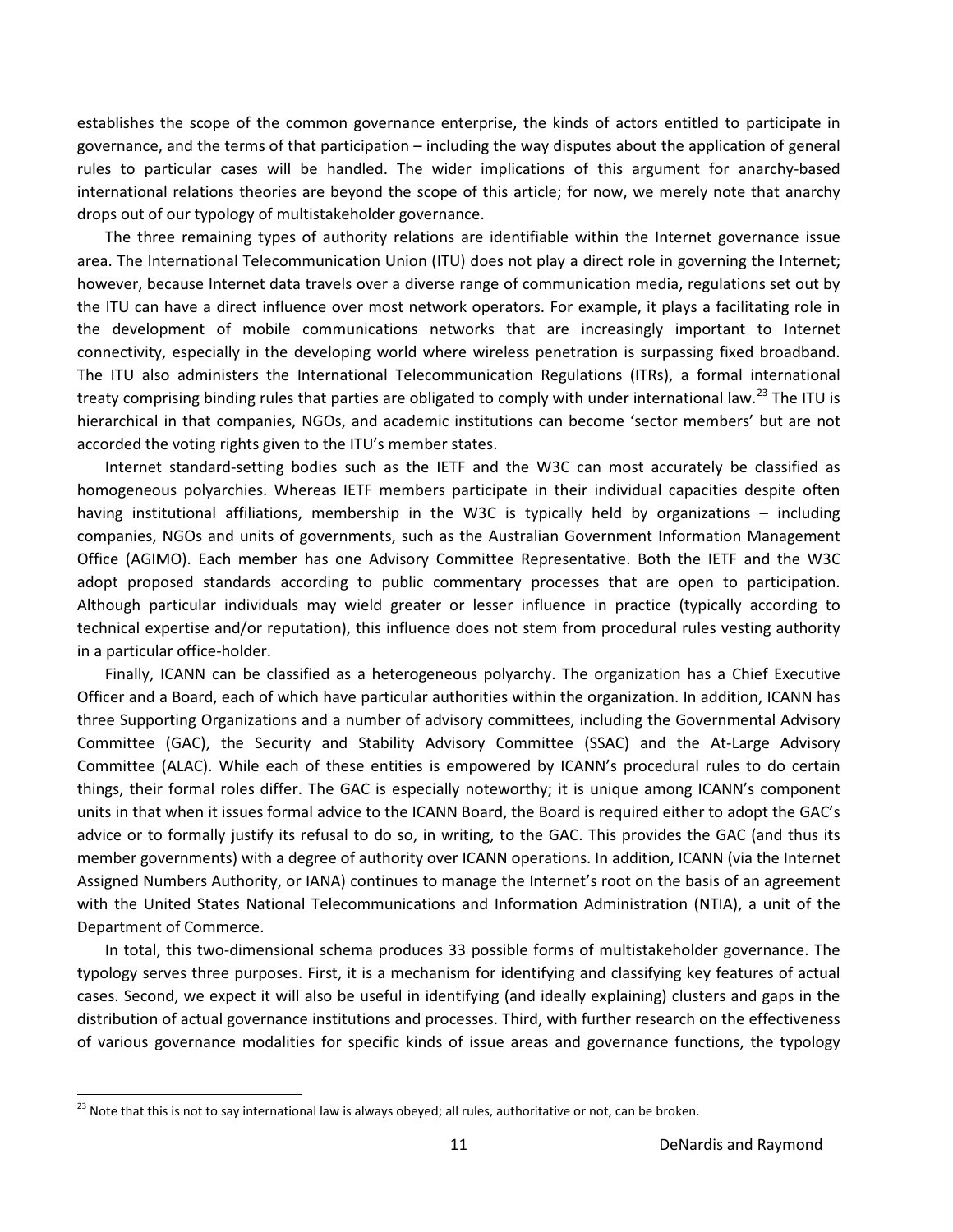presented here could assist in improving governance effectiveness by more appropriately matching governance functions with particular governance processes, mechanisms and institutions.<sup>[24](#page-11-0)</sup> **Table 2: Types of Multistakeholder Governance**

| <b>Stakeholder Types</b>  | <b>Nature of Authority Relations</b> |              |                       |           |  |
|---------------------------|--------------------------------------|--------------|-----------------------|-----------|--|
|                           | Hierarchy                            | Polyarchy    |                       | Anarchy   |  |
|                           |                                      | Homogeneous  | Heterogeneous         |           |  |
| States, IGOs, Firms, NGOs | <b>ITU</b>                           |              | <b>ICANN</b>          | <b>NA</b> |  |
| States, IGOs, Firms       |                                      | <b>IOSCO</b> |                       | <b>NA</b> |  |
| IGOs, Firms, NGOs         |                                      |              | <b>Global Compact</b> | <b>NA</b> |  |
| States, IGOs, NGOs        |                                      |              |                       | <b>NA</b> |  |
| States, Firms, NGOs       |                                      | IETF, W3C    |                       | <b>NA</b> |  |
| States, IGOs              |                                      |              |                       | <b>NA</b> |  |
| States, Firms             |                                      |              |                       | <b>NA</b> |  |
| States, NGOs              |                                      |              |                       | <b>NA</b> |  |
| IGOs, Firms               |                                      |              |                       | <b>NA</b> |  |
| IGOs, NGOs                |                                      |              |                       | <b>NA</b> |  |
| Firms, NGOs               |                                      |              |                       | <b>NA</b> |  |

While we illustrate our argument primarily with examples drawn from Internet governance, it is important to note that multistakeholder governance exists in other issue areas as well. One of our aims in this paper is thus to alert scholars to what we believe are ample opportunities for broader comparative study of an increasingly important yet often misunderstood phenomenon. These opportunities are important for scholars of global governance and international organization in their attempts to grapple with the impact of the Internet on world politics, and important for scholars of Internet governance who have sometimes seen the Internet as *sui generis* or who have not always been broadly exposed to work in international relations.

A full survey of the major issue areas relying at least in part on variants of multistakeholder governance is beyond the scope of this article, but we hope that a handful of illustrative examples may serve to demonstrate the potential utility of comparative research on multistakeholderism. One important cluster of cases cuts across a wide variety of issue areas: those involving states and IGOs. These are among the most familiar cases to students of international relations, and can be reasonably expected to number among the most common types in practice, but they are not typically thought of as cases of multistakeholder

<span id="page-11-0"></span><sup>&</sup>lt;sup>24</sup> Expectations for such improvements should remain modest, however, given path dependency and the general inefficiency of institutional change. For arguments along these lines, see: James G. March and Johan P. Olsen, "The Institutional Dynamics of International Political Orders," *International Organization* 52.4 (1998): 943-69; and Alexander Wendt, "Driving with the Rearview Mirror," *International Organization* 55.4 (2001): 1019-49.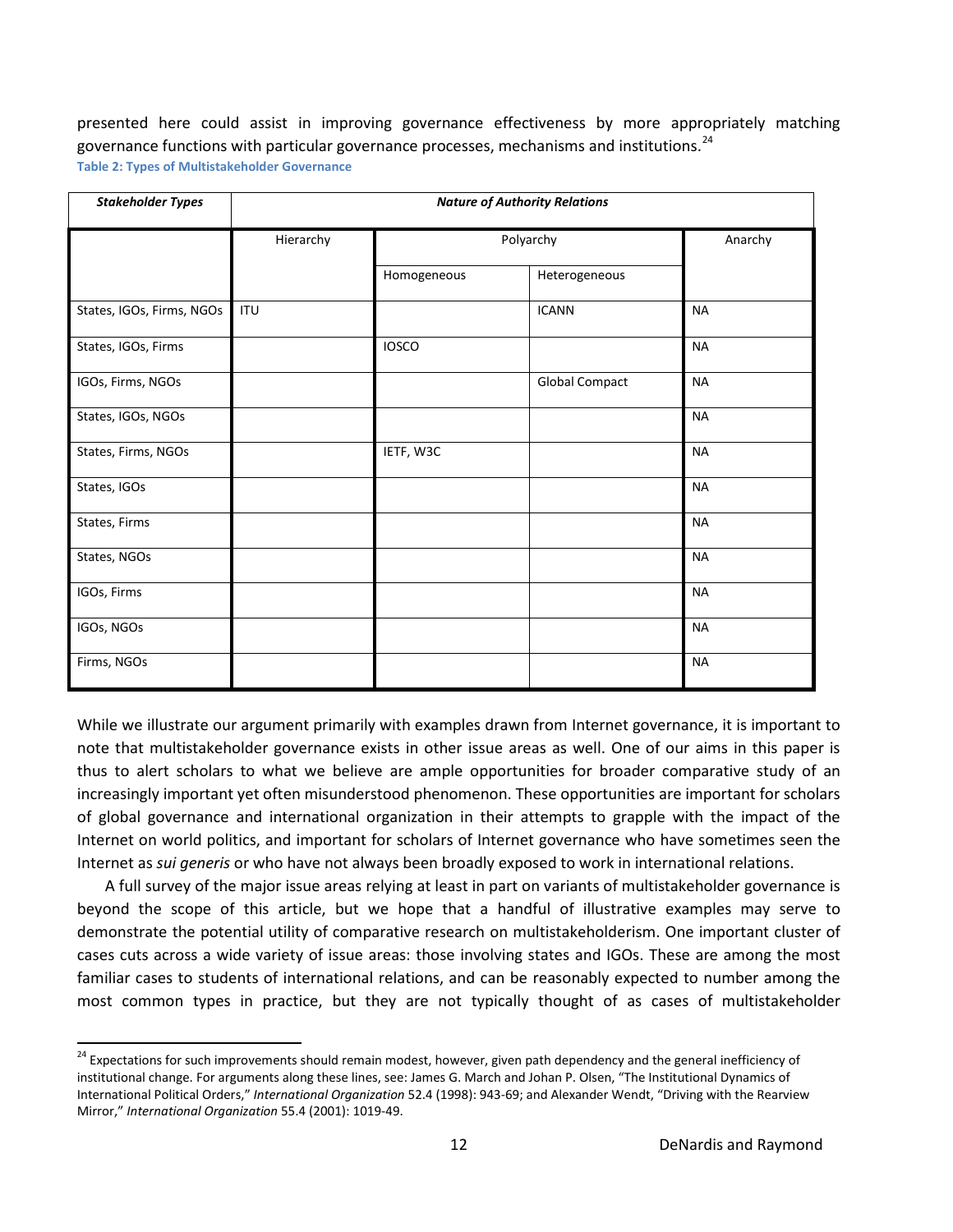governance. Recent scholarship has studied these relationships in terms of principal-agent theory.<sup>[25](#page-12-0)</sup> However, insofar as these agents exhibit *de facto* independence from their principals, it may be more productive to approach some such cases as instances of multistakeholder governance. Dispute resolution in the World Trade Organization is one potential candidate for such treatment. At minimum, there are parallels between multistakeholder governance and principal-agent relationships that should be explored in greater depth.

Other examples include a range of cases involving states and firms. These include various kinds of self-regulatory mechanisms where private firms and associations of firms play governance roles.<sup>[26](#page-12-1)</sup> While such privatization of governance has occurred in a range of industry sectors, it has perhaps been most consequential in the global financial system, where it arguably compromised the effectiveness and legitimacy of the system and involved a high degree of regulatory capture.<sup>[27](#page-12-2)</sup> Some aspects of global financial governance also involve international organizations such as the Bank for International Settlements, the Financial Stability Board and the International Organization of Securities Commissions (IOSCO). IOSCO is notable because self-regulatory organizations can become full voting members if they are the primary securities regulator for a particular jurisdiction; this is a rare instance of formal procedural equality between state and private actors and an instance of multistakeholder governance.<sup>[28](#page-12-3)</sup>

The United Nations' Global Compact is a case of multistakeholder governance involving an IGO, firms and NGOs. While the Global Compact primarily entails firms committing to principles of corporate social responsibility, these commitments are supplemented by the work of more than 100 local networks that conduct "learning exchanges, information sharing, working groups" and "partnerships and dialogues that tackle issues specific to local contexts." The UN reports that these networks include "continued engagement by a diverse group of stakeholders, including academic institutions, business enterprises, NGOs and government entities."[29](#page-12-4) The Global Compact Board is "a multi-stakeholder advisory body that meets annually… to provide ongoing strategic and policy advice for the initiative as a whole and make recommendations to the Global Compact Office, participants and other stakeholders." It "is comprised of four constituency groups – business, civil society, labour and the United Nations – with differentiated roles and responsibilities apart from their overall advisory function."<sup>[30](#page-12-5)</sup> Thus, the Global Compact has explicitly adopted the language of multistakeholder governance, and it has instantiated the concept in a heterogeneous way, with differentiation of roles and responsibilities.

There is clearly variation among different instances of multistakeholder governance; these multistakeholder institutions and organizations also differ from their non-multistakeholder equivalents.

<span id="page-12-0"></span> <sup>25</sup> See, for example, Darren G. Hawkins, David A. Lake, Daniel L. Nielson and Michael J. Tierney, eds., *Delegation and Agency in International Organizations* (Cambridge: Cambridge University Press, 2006). This conception of the relationship between states and international organizations is similar to the notion of delegation elaborated in Kenneth Abbott, Robert O. Keohane, Andrew

<span id="page-12-1"></span>Moravcsik, Anne-Marie Slaughter and Duncan Snidal, "The Concept of Legalization," International Organization 54.3 (2000): 401-19.<br><sup>26</sup> On industry self-regulation, see Virginia Haufler, A Public Role for the Private Sector (Washington DC: Carnegie Endowment for International Peace, 2001).

<span id="page-12-2"></span><sup>&</sup>lt;sup>27</sup> On the involvement of private firms and associations of firms in global financial governance, see: Geoffrey R.D. Underhill and Xiaoke Zhang, "Setting the Rules: Private Power, Political Underpinnings, and Legitimacy in Global Monetary and Financial Governance," *International Affairs* 84.3 (2008): 535-54; Andrew Baker, "Restraining Regulatory Capture? Anglo-America, Crisis Politics and Trajectories of Change in Global Financial Governance," *International Affairs* 86.3 (2010): 647-63; and Eric Helleiner, Stefano Pagliari and Hubert Zimmermann, eds., *Global Finance in Crisis: The Politics of International Regulatory Change* (New York: Routledge, 2010).<br><sup>28</sup> For information on IOSCO membership rules, see http://www.iosco.org/about/index.cfm

<span id="page-12-4"></span><span id="page-12-3"></span>David Kempthorne for suggesting this example.<br><sup>29</sup> United Nations Global Compact Office, *Global Compact Local Network Report 2012* (New York: United Nations, 2012), p. 6.<br>Available at http://unglobalcompact.org/docs/publi

<span id="page-12-5"></span><sup>&</sup>lt;sup>30</sup> http://www.unglobalcompact.org/AboutTheGC/stages\_of\_development.html.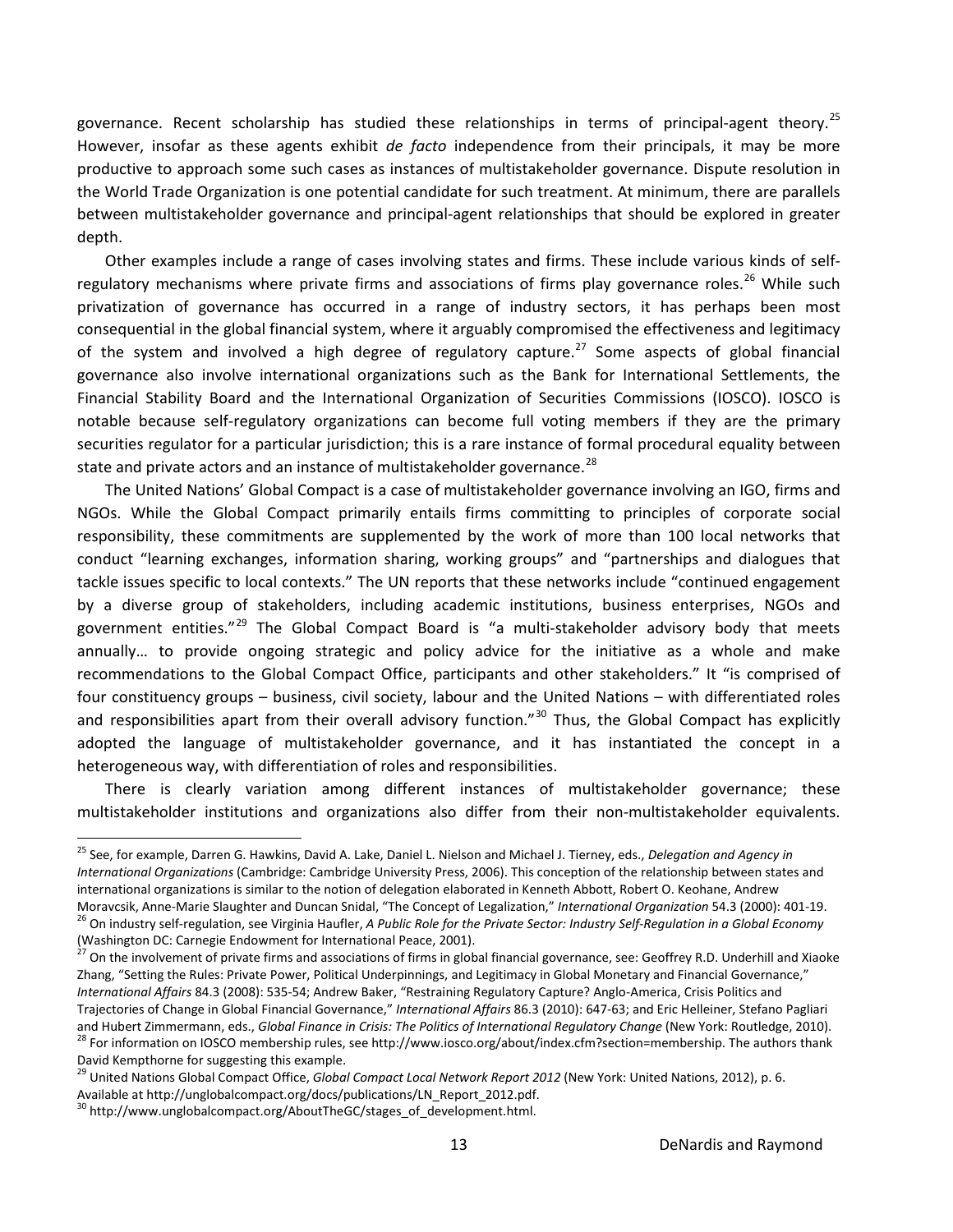Variations are also possible within both multistakeholder and non-multistakeholder governance types. All three kinds of variation are produced by the procedural rules constituting particular governance institutions, mechanisms and processes. These rules govern eligibility for various kinds of membership and the distribution of various decision-making capacities among members (including voting rules). They also establish standards for evaluating and responding to proposals, interpretations and arguments presented by other actors.<sup>[31](#page-13-0)</sup> They therefore simultaneously empower and constrain actors, to the point of determining whether and how they are entitled to participate in a particular governance process. The nature of authority relations between actors in a given social context is thus a product of these procedural rules. Classifying a particular governance institution or organization as hierarchic or (homogeneously or heterogeneously) polyarchic is a matter of inductively identifying procedural rules. Further, two institutions or organizations that fall into the same broad classificatory category may also employ slightly different procedural rules; and the same institution or organization may undergo change in its procedural rules over time, which may or may not require that it be reclassified in the schema proposed above. Finally, this means that if an attempt is to be made to make an institution more or less multistakeholder in nature, or if an attempt is to be made to change the form of multistakeholderism employed in a particular organization, accomplishing such goals requires changes to its procedural rules. These changes must be such that different classes or combinations of classes of actors will be relatively enabled and constrained in exercising control over the institution or organization in question. In the absence of mutually agreed-upon procedural rules for rule-making, interpretation and application, creation of new governance mechanisms is unlikely. Discussions and negotiations are likely to founder on procedural grounds. Disagreement over procedural rules complicates not only the creation of new governance mechanisms, but also the operation of existing ones. This is because the social reproduction of these rules, institutions and processes occurs through the continued application of general rules to particular cases, which in turn depends on mutually accepted procedures for rule-making, interpretation and application.

Such disagreements on legitimate procedures for rule-making are evident in the Internet governance issue area; at least five partially overlapping sets of procedural rules are identifiable. The first might usefully be called an OECD view, since it is held primarily by member states of the Organization for Economic Cooperation and Development (OECD). It consists of commitment to the rule of law (domestically and internationally), even to the point of considering a conditional view of sovereignty, along with acceptance of multilateral cooperation among states and the relatively routine consultation of stakeholders. This consultation of stakeholders has begun, primarily over the past twenty years, to take the form of increased reliance on industry self-regulation not only in the Internet field but also in financial governance of various kinds and other areas involving technical standard-setting. Within the Internet governance area broadly conceived, this procedural approach to rule-making is evident in the 1988 International Telecommunication Regulations treaty and in the World Intellectual Property Organization.

The second set of procedural rules can be summarized as the Shanghai Cooperation Organization (SCO) view. It emphasizes great power privilege in the operation of the international system and entails a strong rather than conditional interpretation of sovereignty. It is based on hierarchical state-society relations and limited or nonexistent stakeholder consultation. This view is held primarily by China and Russia, but bears some similarities to the procedural views of the remaining BRICS. Because this approach to rule-making is held by states that have lacked dominant influence both over the Internet and over world politics since the

<span id="page-13-0"></span><sup>&</sup>lt;sup>31</sup> Mark Raymond, "Social Change in World Politics: Secondary Rules and Institutional Politics," Ph.D. diss., University of Toronto, 2011.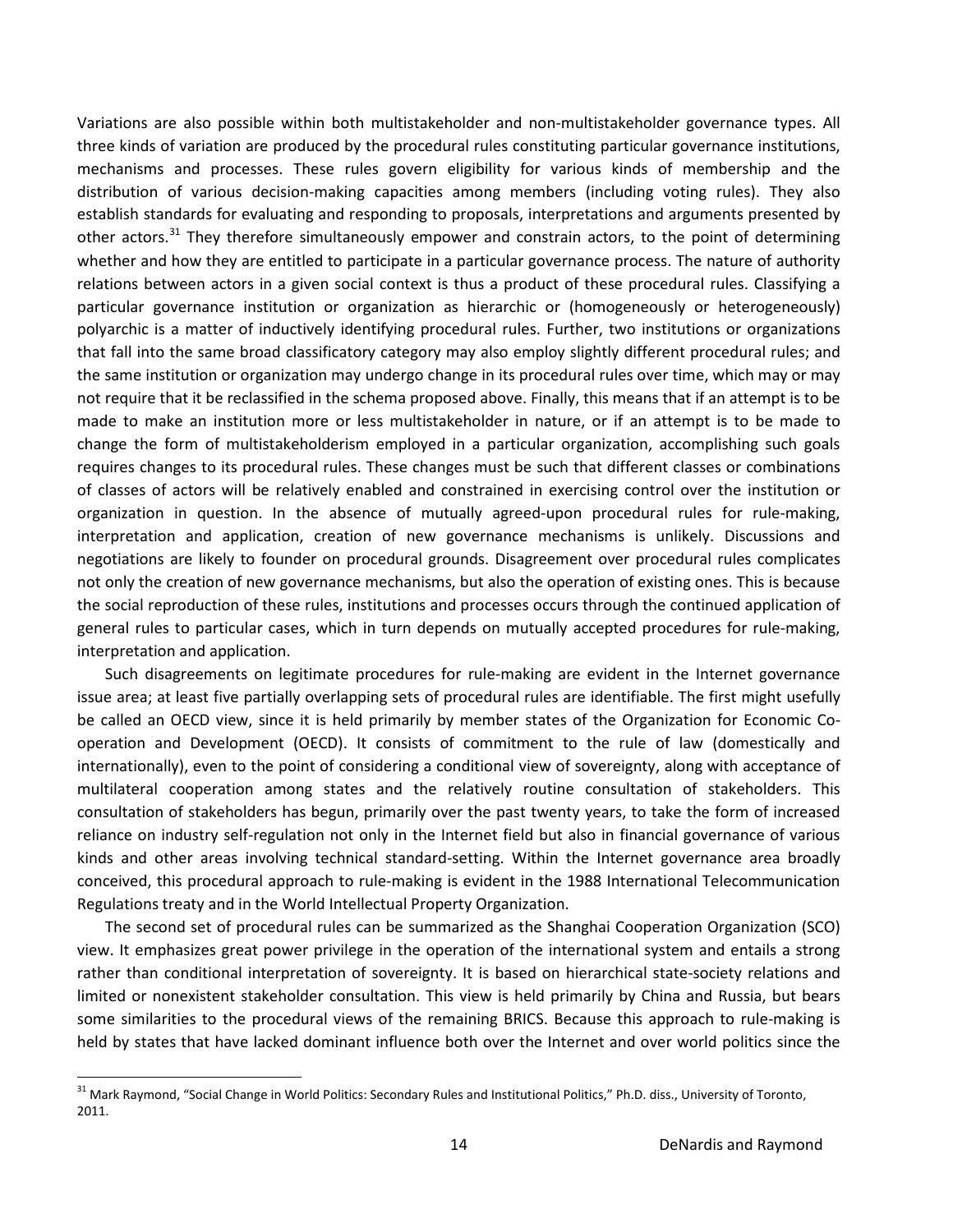Internet's commercialization, institutionalized examples of such procedures are difficult to identify within the Internet governance issue-area. These views, however, inform the opposition of these states to legacy mechanisms of Internet governance given their connections to the United States; they also inform suspicion of, and opposition to, the multistakeholder model.

The third set of procedural rules is held by the primarily postcolonial members of the G-77. While this is the most diverse of the five sets of procedural rules, some commonalities can be identified. First, like the SCO view, the G-77 view of procedural legitimacy emphasizes a robust conception of sovereignty. This insistence on sovereignty stems at least in part from the challenges faced by weak states emerging from colonization.<sup>[32](#page-14-0)</sup> In addition, these states struggle to varying extents with issues of expertise and capacity; these inequalities have contributed to preferences that privilege existing multilateral institutions with which states have extensive experience over innovative forms of international and multistakeholder cooperation. The global administration of the International Telecommunications Regulations by the International Telecommunication Union, and the preference among many developing world states for a broader ITU role in Internet governance, is an example of this preference for existing multilateral institutions with voting rules based on sovereign equality.

The first three sets of procedural rules are endemic to international relations, but the fourth and fifth are not. The epistemic community of technologists has a distinct view of how to legitimately make and interpret rules, which is perhaps best exemplified by the IETF's Request for Comments (RFC) process. In this process, "the basic ground rules were that anyone could say anything and that nothing was official."<sup>[33](#page-14-1)</sup> The IETF mission statement continues to reflect this ethos, with its affirmation of the organization's commitment to "rough consensus and running code".<sup>[34](#page-14-2)</sup> Though individual bodies have their own processes, the Internet technical community tends to adopt horizontal, distributed and voluntaristic rule-making procedures reflective of its members' values.

Fifth, and finally, corporate stakeholders that have driven the development of the commercial Internet also have distinct views on rule-making and interpretation. These views are rooted in voting by corporate boards subject to shareholder accountability, hierarchical chains of accountability within the firm, and external relationships based on private contracts. Though some technology companies make conscious efforts to embody the spirit of the technical community, norms of corporate governance also affect their behaviour; this is especially true of companies that pursue public stock offerings. ICANN's contractual model of delegating to Regional Internet Registries and to generic Top-Level Domain (gTLD) registries is one example of Internet governance done on the basis of corporate procedural rules; interconnection between network operators is another.

The increasing importance of the Internet to everyday life has begun to generate new entrants into the governance process. Corporate actors were the first non-technical players, but the current trend is increased interest on the part of both industrial and non-industrial states. The Internet's growing integration with a range of public and private activities is also creating new interests and making additional social values salient for existing governance participants. Resolving the attendant conflicts and tradeoffs is complicated by the

<span id="page-14-0"></span><sup>&</sup>lt;sup>32</sup> Robert H. Jackson, *Quasi-States: Sovereignty, International Relations and the Third World* (Cambridge: Cambridge University Press, 1990).

<span id="page-14-1"></span><sup>&</sup>lt;sup>33</sup> For information on the history of the Request for Comments process, see J. Reynolds and J. Postel, "The Request for Comments Reference Guide," RFC1000 (1987), available at http://www.ietf.org/rfc/rfc1000.txt.

<span id="page-14-2"></span><sup>&</sup>lt;sup>34</sup> Internet Engineering Task Force, "A Mission Statement for the IETF," RFC3935 (2004), available at http://www.ietf.org/rfc/rfc3935.txt.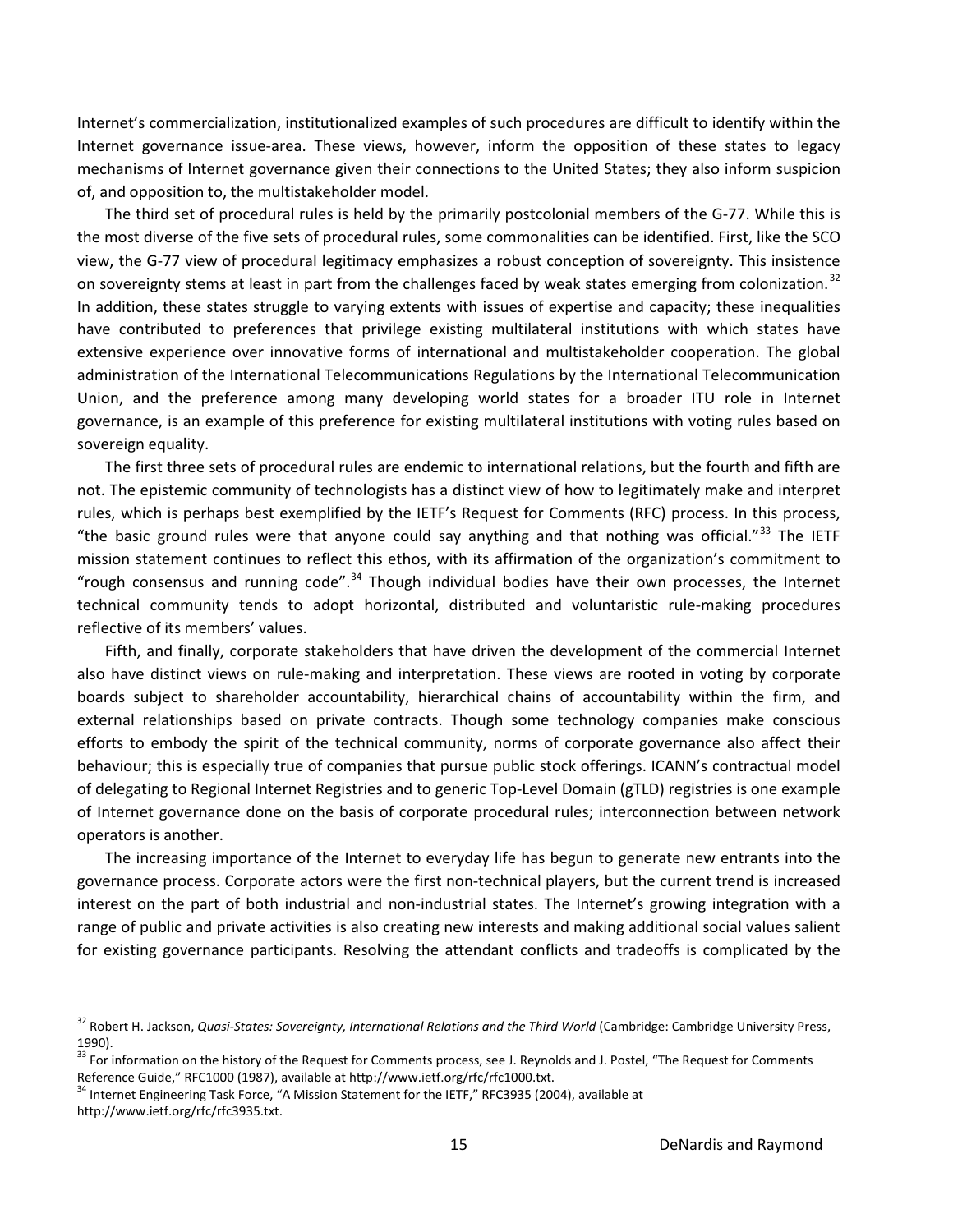diversity of views on appropriate procedures for making, interpreting and applying rules. Without a procedural *modus vivendi*, it is unlikely that distributional questions will be effectively addressed. [35](#page-15-0)

## *Conclusion: Studying and Practicing Multistakeholder Governance*

We believe there are meaningful gains available to scholars and policymakers from a more nuanced study of multistakeholder governance as a class of phenomena across multiple issue-areas. In the concluding section of this paper, we summarize these potential gains and indicate areas for further research.

For scholars and practitioners of Internet governance, the issue-area in which this concept is most fully and consistently articulated, the argument we have advanced here is valuable in that it calls into question the article of faith that the Internet is governed in a unique, multistakeholder manner increasingly threatened by the encroachment of sovereign states. Multistakeholder governance is identifiable in other issue-areas such as financial governance and corporate social responsibility. Equally, some important Internet governance functions are performed in ways that are clearly not instances of multistakeholderism; still more such functions are performed in ways that are formally, but not substantively, multistakeholder. Perhaps the most striking conclusion of our work for the study and practice of Internet governance is to call into question the extent to which Internet governance actually lives up to the talk about multistakeholderism. Across a number of crucial governance functions, the reality is perhaps closer to industry self-regulation than to genuine multistakeholderism.

Our argument is also valuable in highlighting a set of more prescriptive questions about Internet governance that are impossible without nuanced conceptions of Internet governance and of multistakeholderism like the ones we present here. One such question is whether there is a need for more multistakeholderism in particular functional areas of Internet governance, or whether there are more effective and more appropriate means of instantiating democratic values in areas of policy likely to engage important public values and interests. Another question made possible by a more sophisticated conceptual framework is whether particular governance functions are matched with appropriate forms of multistakeholder governance – or, more fundamentally, whether particular functions are better accomplished through means other than multistakeholderism.

Definitively answering such questions requires a great deal of further research on the connections between issue characteristics and the properties of rule-sets and organizations, on the one hand, and the effectiveness and legitimacy of governance on the other hand. It is especially important to adopt a broad comparative strategy that looks for insights from other related areas. Given the global nature of the Internet, literatures in International Relations and global governance are promising sources. However, scholars in these fields remain in the early stages both of understanding issues of institutional performance and design, [36](#page-15-1) and studying forms of governance where the state is (at least under some conditions) merely one actor among many.

<span id="page-15-0"></span><sup>&</sup>lt;sup>35</sup> International relations theory has, with a small number of exceptions, taken insufficient notice of the empirical importance of justice considerations (whether procedural or distributive) in explaining outcomes. On these questions, see: David A. Welch, *Justice and the Genesis of War* (Cambridge: Cambridge University Press, 1993); Cecilia Albin, *Justice and Fairness in International Negotiation* (Cambridge: Cambridge University Press, 2001).

<span id="page-15-1"></span><sup>&</sup>lt;sup>6</sup> For one notable effort, see Barbara Koremenos, Charles Lipson and Duncan Snidal, "The Rational Design of International Institutions," *International Organization* 55.4 (2001): 761-99. See also the other articles in this special issue; on shortcomings with this scholarship, see the critical piece by Alexander Wendt cited above.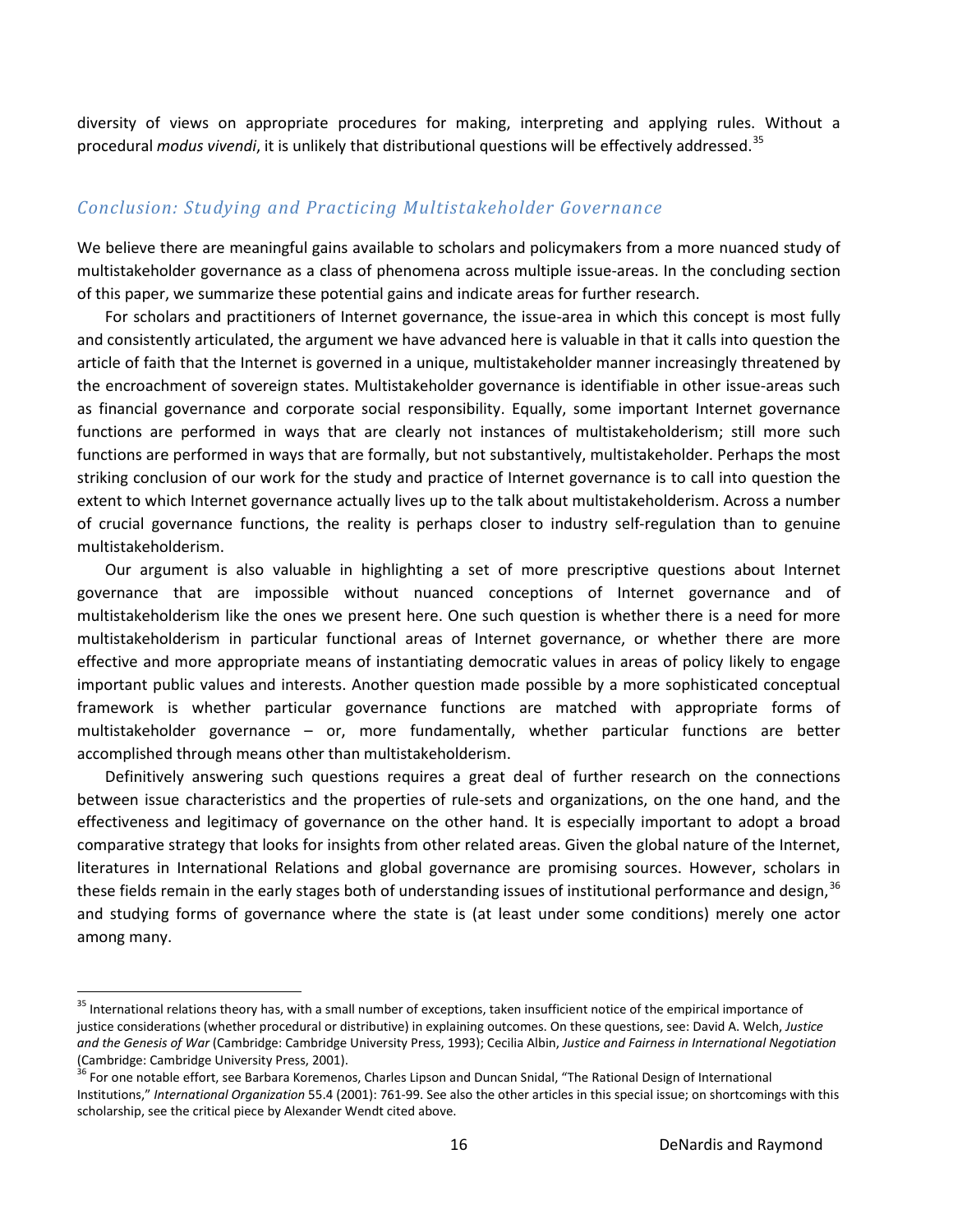For these reasons, the comparative study of multistakeholder governance as a class of phenomena offers substantial benefits to scholars of International Relations and global governance. First, it provides additional cases in which to study the role of private actors in governance. Second, it offers the potential to extend understanding of what kinds of institutions perform most effectively and enjoy greater legitimacy in dealing with novel, complex, technical and transnational issues of increasing political salience. It does so by extending the types of institutions studied in the literatures on institutional effectiveness and design. Third, it furnishes additional evidence of the presence and complexity of authority relations in international politics. The primary contribution in this regard is to demonstrate the existence of authority relations in world politics in which the state is either absent or is embroiled in heterogeneously polyarchic relations with nonstate actors of various kinds.

Finally, the argument presented here is relevant both to scholars of Internet governance and of International Relations because it demonstrates the importance of procedural rules. Such rules are critical to producing variation in institutional and organizational forms, both among and within the types elaborated in this paper, as well as between multistakeholder and non-multistakeholder forms of governance. As such, procedural rules are also of vital practical importance; institutions and organizations that depend on illegitimate procedures are unlikely to enjoy broad acceptance (and thus effectiveness). Further, the fact that major actors in Internet governance endorse diverse views of procedural legitimacy helps explain the rising tension in this issue-area and also suggests that actors should attempt to forge a procedural *modus vivendi* prior to attempting to resolve substantive issues.

#### **ABBREVIATIONS**

- AGIMO Australian Government Information Management Office
- ALAC At-Large Advisory Committee (of ICANN)
- ASN Autonomous System Number
- BGP Border Gateway Protocol
- CA Certificate Authority
- CDN Content Distribution Network
- CERT Computer Emergency Response Team
- CIRs critical Internet resources
- CSIRT Computer Security Incident Response Team
- DNS Domain Name System
- DoC Department of Commerce (United States)
- GAC Governmental Advisory Committee (of ICANN)
- HTML HyperText Markup Language
- IANA Internet Assigned Numbers Authority
- ICANN Internet Corporation for Assigned Names and Numbers
- IEEE Institute of Electrical and Electronics Engineers
- IETF Internet Engineering Task Force
- IGO Inter-Governmental Organization
- IP Internet Protocol
- IOSCO International Organization of Securities Commissions
- IPR Intellectual Property Rights